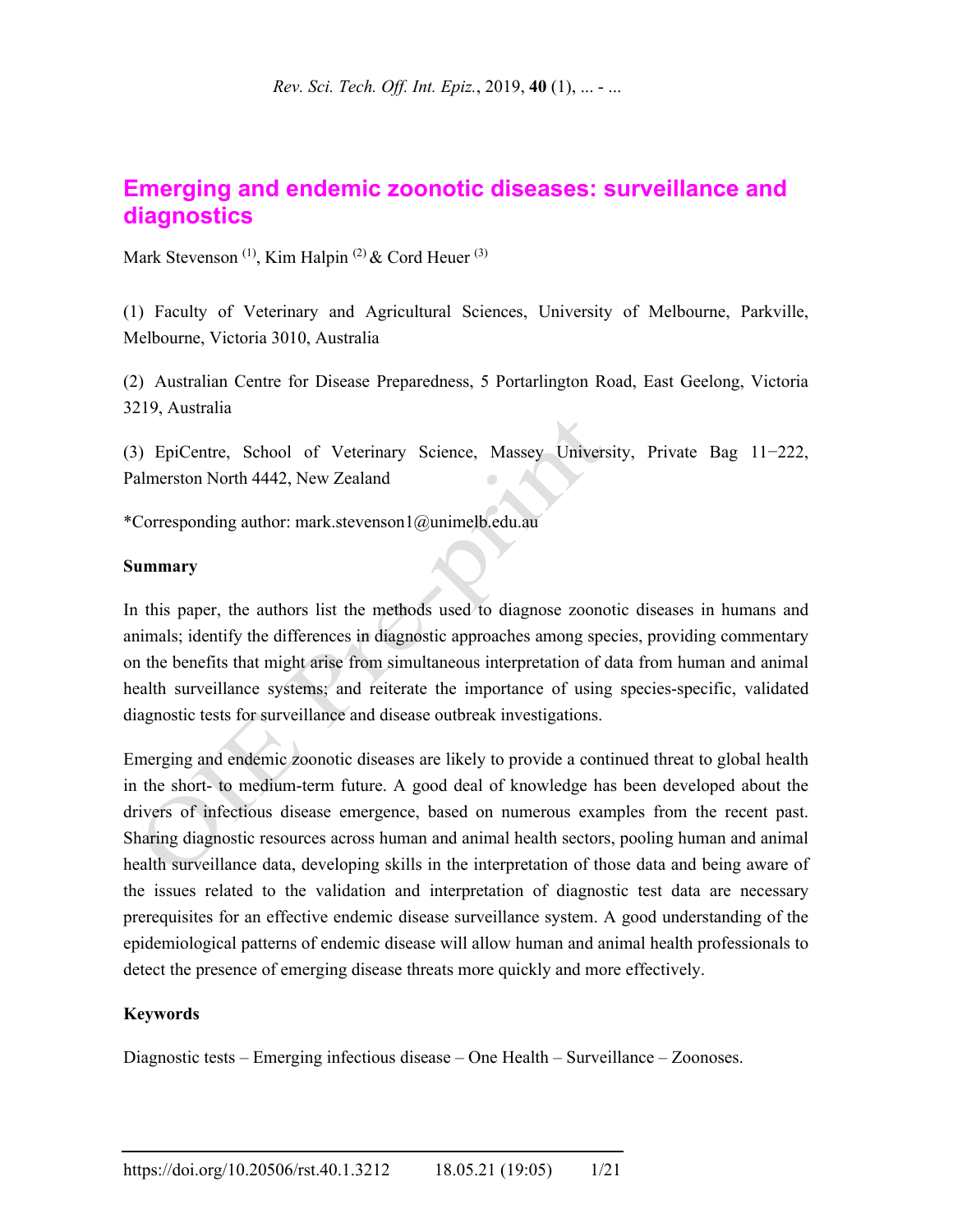### **Introduction**

A zoonosis is defined as a disease, infection or infestation transmitted under natural conditions from vertebrate animals to humans (1). In a 2008 review, Jones *et al.* found that over half of all emerging infectious diseases detected internationally since 1940 were zoonotic, and since 1960 the relative frequency of new zoonotic disease detections has increased (2). Examples of globally important, zoonotic diseases identified since 1990 include Nipah virus (3); severe acute respiratory syndrome (SARS) (4); Ebola virus (5); and Middle East respiratory syndrome coronavirus (MERS-CoV) (6). The global impact of the COVID-19 pandemic, and the fact that the causative agent of COVID-19, SARS-coronavirus-2 (SARS-CoV-2), is more than likely zoonotic (7), fully supports the statement that the emergence of novel zoonotic pathogens is one of the greatest challenges to global health security (8). In the context of this paper, the authors use the term 'emerging infectious diseases' to refer to diseases that are either newly recognised, newly introduced or newly evolved, or have recently and rapidly changed in incidence or expansion in their geographical, host or vector range (9).

While increasingly sophisticated diagnostic tools have improved the ability to detect the presence of emerging infectious diseases in susceptible host populations, this ability comprises only a relatively small component of the suite of tools required to detect and then successfully manage emerging health threats. Other necessary components for disease detection within a health system include the presence of both:

*a)* sufficient numbers of appropriately skilled professionals with the experience to identify disease events unusual for their jurisdiction, who are then able to collect and submit appropriate samples for further investigation

*b)* diagnostic laboratories with appropriate facilities to allow non-routine test procedures to be carried out and sufficient resources to allow staff to spend time and laboratory resources on what might (often) be investigations with no clear aetiological diagnosis.

The last requirement is perhaps the most important. Funding agencies (typically governments) spend considerable amounts of money developing laboratory capacity, and a common means of offsetting this expense is to put business systems in place to ensure that facilities are run on a full cost-recovery basis. Emerging infectious diseases are less likely to be detected when these constraints are rigorously adhered to. Sufficient resources need to be available to allow laboratory staff to carry out non-routine diagnostic procedures on suspected emerging infectious disease samples if and when the need arises.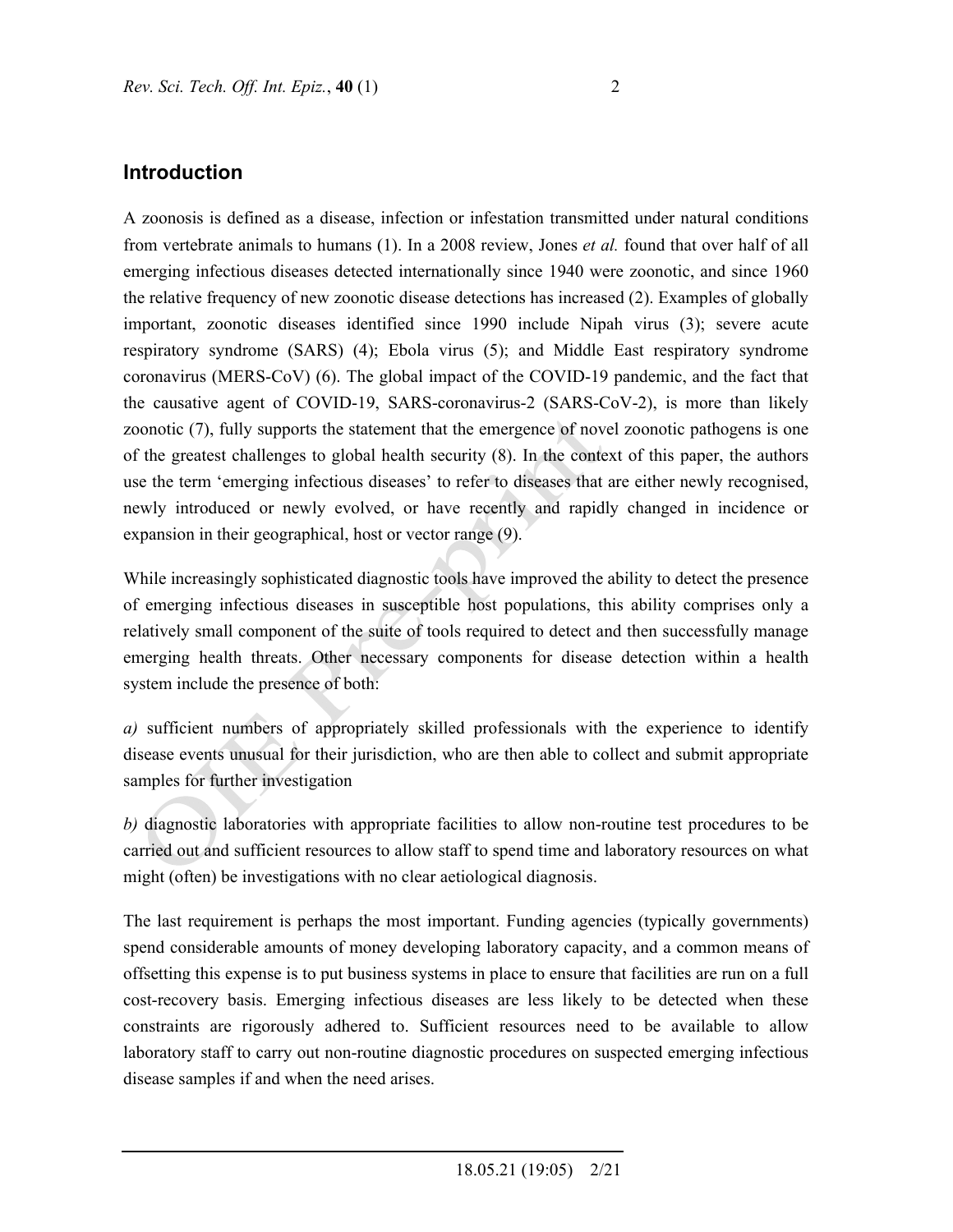The scenarios by which infectious diseases emerge are extremely varied, which represents a major challenge when educating health professionals on early detection and the design of fit-forpurpose surveillance systems to detect their presence (10). Situations of disease emergence range from the appearance of diseases that have never been described before, such as pandemic influenza H1N1 2009 (11), MERS-CoV (12) and COVID-19 (7), to the movement of known diseases into new geographical locations, such as the incursion and subsequent spread of West Nile virus in the United States of America in 1999 (13). Other scenarios include known pathogens infecting new host species, as in the case of highly pathogenic avian influenza H5N1 causing disease in humans (14) and Nipah virus spilling over from bats to pigs and then from pigs to humans (15).

Other factors responsible for disease emergence include ecosystem change. In south-west Russia and Turkey in the early 2000s, the reversion of farmland to dense undergrowth, as people migrated from rural areas to cities when rural economies collapsed (16), provided habitat for wildlife that hosted tick vectors, leading to a marked increase in the incidence of Crimean−Congo haemorrhagic fever. Other examples include new strains of *Leptospira* that have been detected in Australia and New Zealand (17, 18). Changes in animal feed processing and the way in which animal feed ingredients are used is yet another mechanism by which diseases may emerge. The most striking example of this was the replacement of solvent extraction in combination with high-temperature treatment of meat and bonemeal with hightemperature treatment alone that allowed the emergence of bovine spongiform encephalopathy (BSE) in cattle in the United Kingdom in the late 1980s (19), and new-variant Creutzfeldt-Jakob disease in humans in the mid-1990s (20, 21).

As can be appreciated from the examples above, a broad range of factors contribute to infectious disease emergence. Adding to this complexity are factors related to human behaviour. Increases in population size and the presence of a reliable source of relatively cheap labour have promoted the development of large, secondary industry sectors in middle-income countries (22). Foreign income earned from the export of manufactured goods has increased gross domestic product in these countries and given rise to middle classes with greater discretionary spending power. Increases in population density, enhanced mobility and changes in lifestyle and food choices (including the ability to spend money on 'delicacy' items, such as wild animal meat products) all contribute to conditions that facilitate disease emergence, some of which have been listed above (23, 24, 25, 26).

When new diseases emerge and become established in a population, social media allow individuals to exchange ideas and opinions quickly and easily with those sharing their same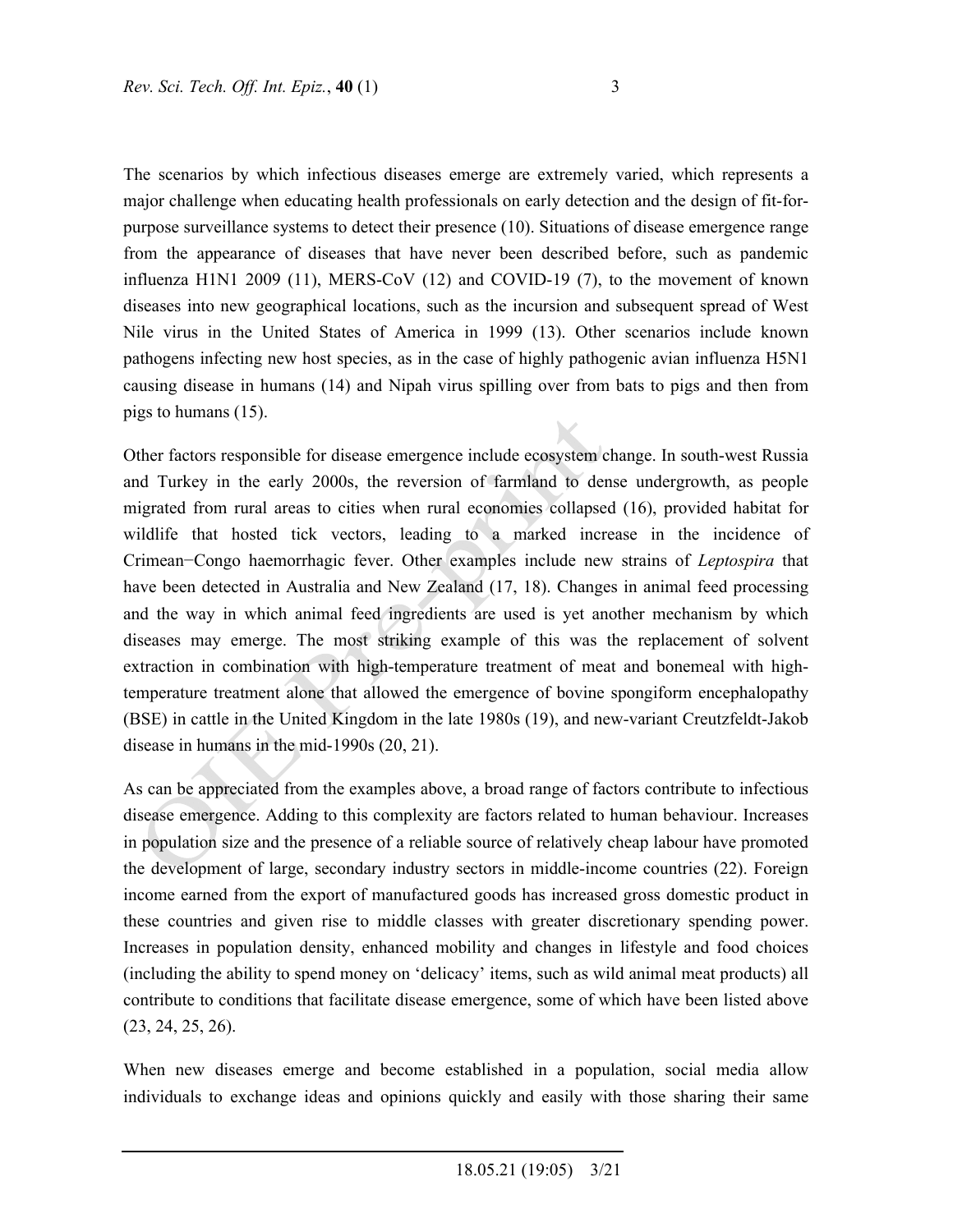world view. Social media groups with a distrust in biomedical science, particularly in relation to control measures (such as mass vaccination campaigns), have an unprecedented ability to influence the opinion and healthcare-seeking behaviour of others (27). This phenomenon, which is often more prevalent in higher-income countries, together with poor vaccination rates in countries in which there is political unrest (28), has the potential to markedly reduce the effectiveness of control measures (29) and provide ideal conditions for disease re-emergence (30).

In most jurisdictions, the activities of government human and animal health services charged with emerging disease detection and management have not, for the most part, kept pace with the changes outlined above. While dealing with emerging infectious disease outbreaks is, to a large extent, a reactive process, much work needs to be done to develop an internationally consistent approach for identifying locations and time frames that are at risk of disease emergence, and then setting up appropriate surveillance systems to facilitate the early detection of emergent pathogens, if and when they occur. If such systems worked without error (with the key word in this sentence being 'if'), the emergence of SARS-CoV-2 in late 2019 might have been detected some weeks earlier and, if subsequent management had been appropriate, the pandemic of COVID-19 that followed (7) might have been averted.

With this background, the objectives of this paper are to:

*a)* list methods used to diagnose zoonotic diseases in humans and animals

*b)* identify differences in diagnostic approaches among species, and provide commentary on the benefits that might arise from simultaneous interpretation of data from human and animal health surveillance systems

*c)* reiterate the importance of using species-specific, validated diagnostic tests for surveillance and disease outbreak investigations.

Emerging and endemic zoonotic diseases are likely to provide a continued threat to global health in the short- to medium-term future. The development of surveillance systems to simultaneously monitor the health of human and animal populations for endemic disease, as well as experience and expertise in the interpretation of the data generated by such systems, will be essential in developing the institutional knowledge needed for the timely detection of changes in disease patterns, where interventions are necessary.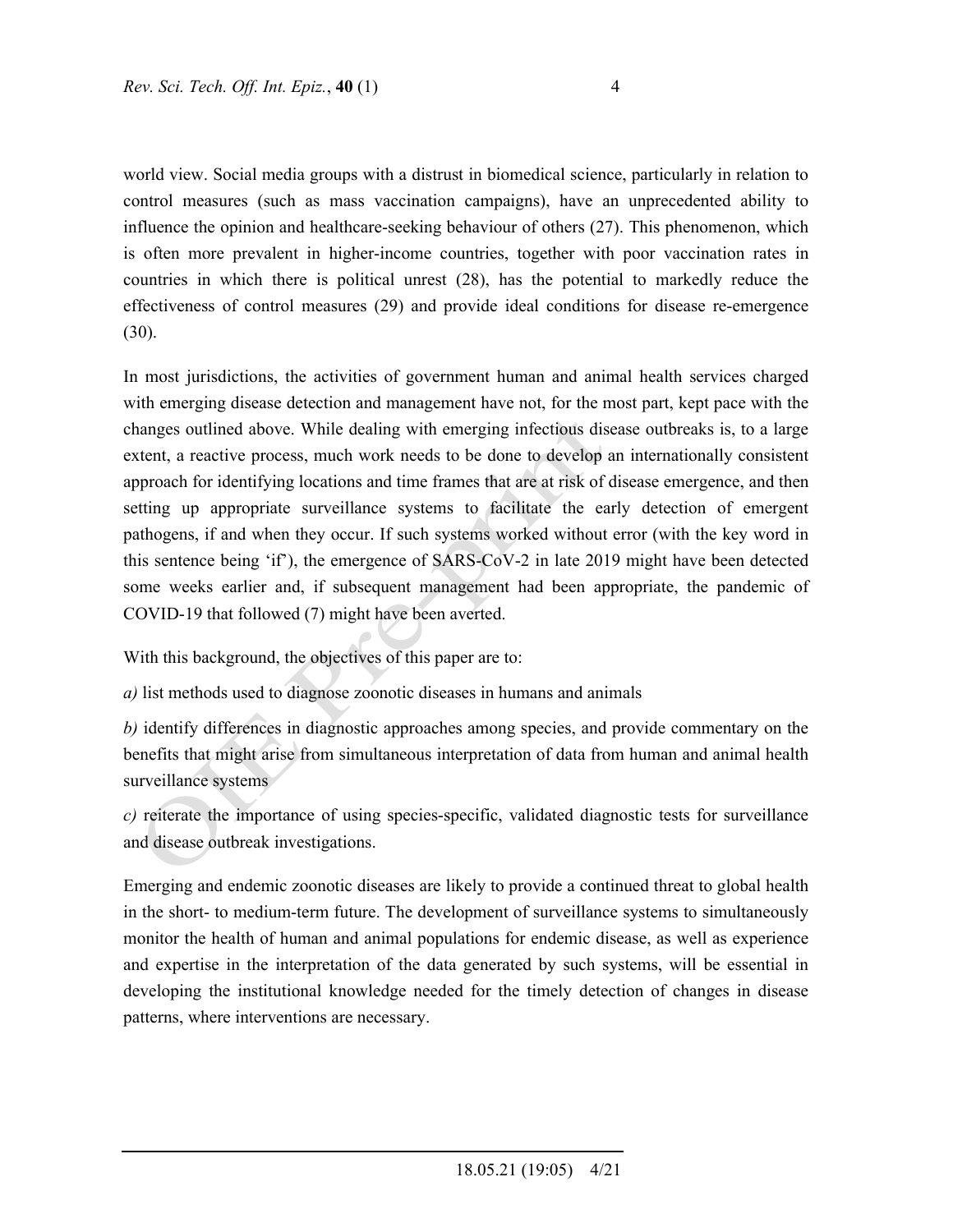## **Diagnostic methodologies for zoonotic diseases in humans and animals**

Table I lists known zoonotic diseases, grouped by pathogen type. Table II provides details of diagnostic methods for agent identification and the detection of immune response for a selection of the conditions listed in Table I, for both humans and animals. In both humans and animals, polymerase chain reaction (PCR) and culture are the predominant diagnostic methods for agent identification (for further details, see Michel *et al*., this issue [31]).

### **Between-species differences in diagnostic approaches**

Consideration of the reservoir-host status of the species affected by zoonotic diseases provides a useful framework for diagnostic test selection in both humans and animals. A reservoir is defined as any person, animal, arthropod, plant, soil, or substance, or combination of these, in which an infectious agent normally lives and multiplies, on which it depends primarily for survival, and where it reproduces itself in such a manner that it can be transmitted to a susceptible host (1). Disease may, or may not, occur in a reservoir. Replication and shedding of a pathogen from a reservoir often occur in response to environmental or physiological stimuli.

This pattern is different from that which takes place in non-reservoir host species, where the presence of infection (usually) results in the activation of an immune response with one or more of the following outcomes: elimination of infection altogether (with or without disease), the establishment of persistent or latent infection, the establishment of a carrier state, or death.

Procedures used to detect the presence of zoonotic diseases in either humans or animals should consider the reservoir-host status of the individuals subject to examination. A 'rule of thumb' is that diagnostic tests to detect an immune response are generally more useful in reservoir species, whereas diagnostic tests to detect the presence of an infectious agent are more useful in actively infected, non-reservoir species. The date on which a test is carried out in relation to the date of infection or date of onset of clinical signs or symptoms (if known) needs careful consideration, since it is possible for testing to be carried out before the host has mounted an immune response, which means that diagnostic tests designed to detect an immune response in the host will return a negative result. Similarly, the presence of antigen may take time to develop after the date of infection and again, if testing is carried out before this time, a negative result will be returned, even though the individual is disease positive. Line plots showing (a) the relative quantities of infectious agent present in a host as a function of the number of days since infection, and (b) immune response as a function of the number of days since infection (see, for example,  $\overline{Fig. 1}$ ) (32) are useful because they provide a means to guide decision-making around appropriate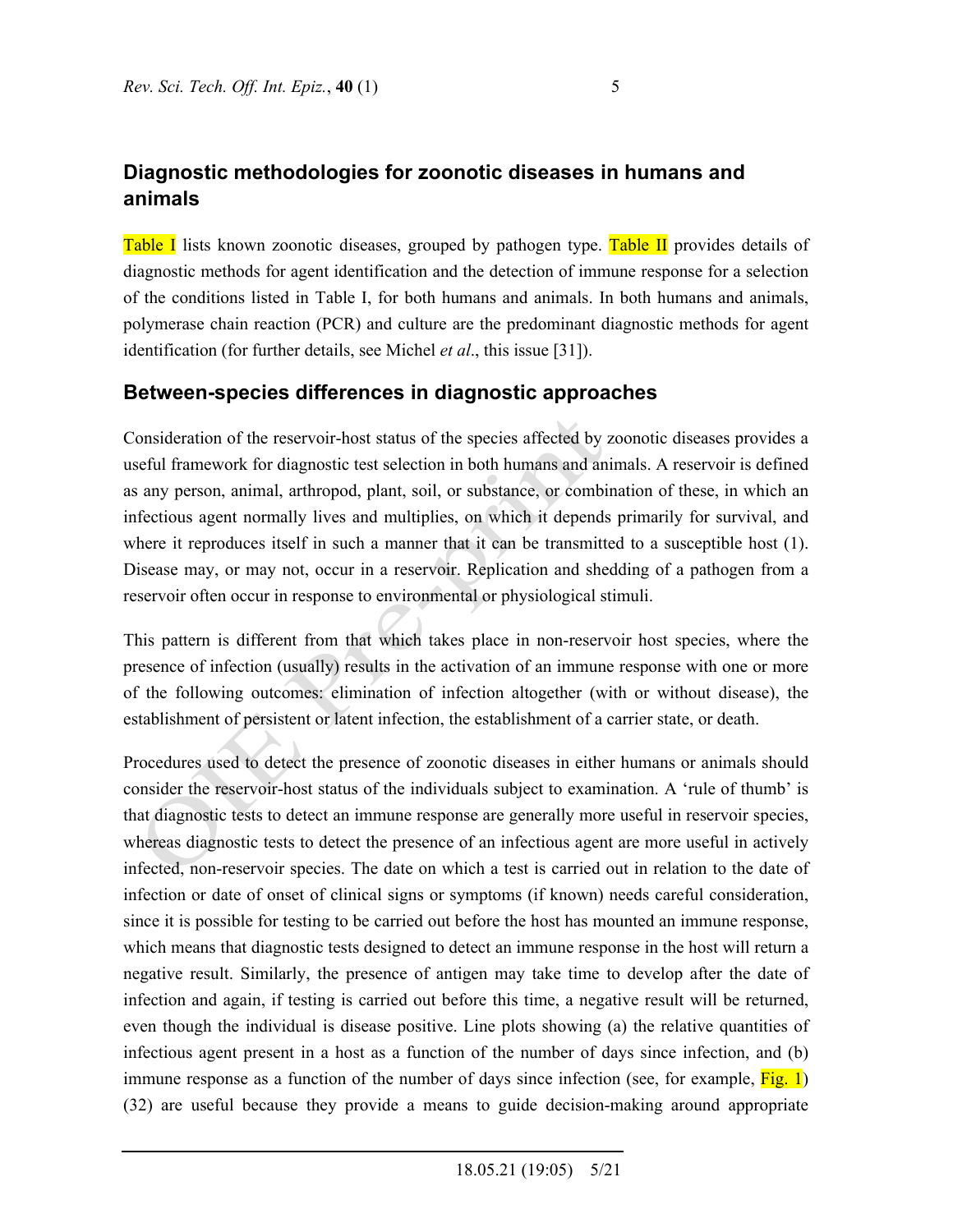diagnostic test selection, depending on the time at which a patient is examined relative to the estimated date of infection (C. Wilks, personal communication, 2015). This information helps to ensure that appropriate specimens are collected to provide the best chance of identifying a suspected causative agent.

In an emerging disease outbreak response, where this information is not known, it is important that key details for each case are recorded, including (in particular) the date of likely exposure to the causative agent, the date of onset of clinical signs or symptoms, and the date of testing. In this way, plots showing, for example, PCR cycle threshold values and the magnitude of serological response can be plotted as a function of the number of days since exposure. Of the three date variables listed above, investigators are most likely to have difficulties estimating the date of pathogen exposure. Standard operating procedures for outbreak response should provide detailed instructions on how to solicit an estimated date of exposure in confirmed cases. Recording an approximate date of exposure (with a note to flag the uncertainty of the estimate, if any) is much more desirable than no data at all.

Some comments are now provided on how the One Health model (33) might be applied in terms of surveillance and diagnostics for emerging and endemic zoonotic diseases. First, sharing laboratory facilities to diagnose diseases in both humans and animals provides several benefits, including sharing expertise in the conduct of complex diagnostic test methodologies and the development and validation of diagnostic tests (34). The animal health sector, led by the World Organisation for Animal Health (OIE), is in a strong position in this regard, largely driven by a long history of the need for validated diagnostic tests to support the international trade of animals and animal products. In 2019, the World Health Organization (WHO), OIE and Food and Agriculture Organization of the United Nations (FAO) jointly published a guide providing details of a multisectoral approach to zoonotic disease control (35). While this document clearly defines high-level aims and objectives, details of the exact form of collaborative linkages – particularly in terms of diagnostic test development and validation – need to be more clearly defined. The COVID-19 pandemic has essentially forced better collaboration, with veterinary diagnostic laboratory facilities recruited to assist with testing large numbers of COVID-19 samples (36).

Second, information on the incidence of zoonotic diseases across the human and animal health sectors should be shared: if there has been an increase in the frequency of a given zoonotic disease of humans in a given area, has there been the same increase in disease frequency in animals – and if not, why not? The epidemiology of specific disease conditions needs to be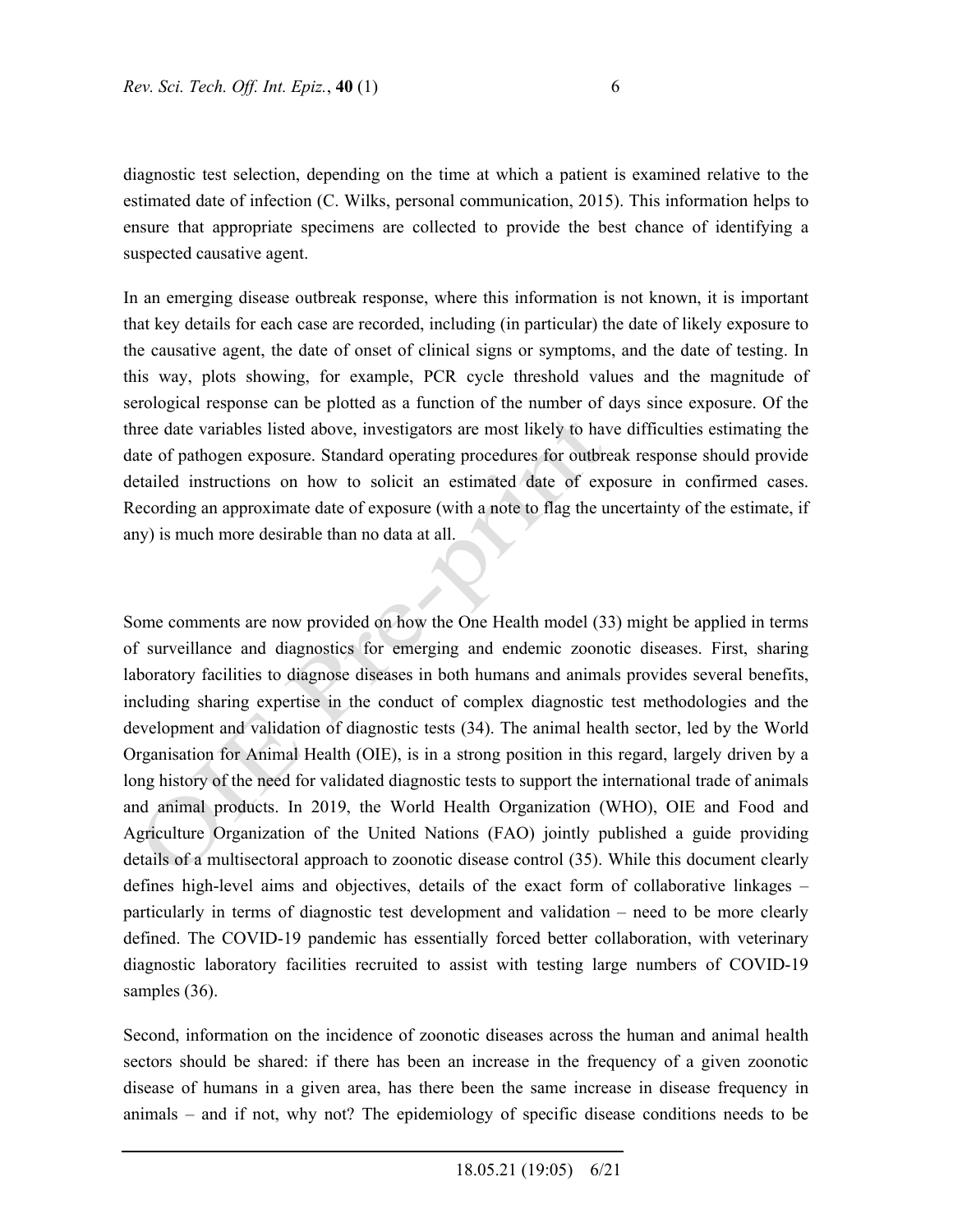considered carefully here because, in many situations, an increase in the incidence in one species may not result in a simultaneous increase in the incidence in another. In the epidemic of Q fever that began in the Netherlands in 2007, an increase in the frequency of abortions in dairy goats (presumed to be Q fever-related) preceded the Q fever outbreak in humans by at least two years (37). Parallels between the frequency of disease in humans and animals need to be considered on an individual, pathogen-by-pathogen basis. The success of this approach relies on a detailed understanding of the epidemiology of individual disease conditions and recognition that, in many situations, data need to be collected over several years before sufficient information is available to allow appropriate inferences to be made. This is particularly important because the intensity of surveillance for human diseases tends to be greater than that for animal diseases, which means that, in some situations, identifying zoonotic disease in humans provides an indication of the presence of undiagnosed and unreported disease in animals (see, for example, Minh *et al.*) (38). In other situations, the reverse situation can occur, as with the epidemic of Q fever that took place in the Netherlands in 2007.

Given differences in the intensity of surveillance, sampling and testing for diseases in human populations, as compared to animal populations, the benefit of combined human-animal surveillance is likely to arise from detections of epidemiologically important changes to a previously stable disease profile, as opposed to changes in absolute measures of disease frequency (39). To be able to detect these changes with confidence, human and animal health authorities need to develop experience in interpreting surveillance data, since disease frequency patterns in human and animal sectors vary over time (usually associated with season) and by factors such as affluence (in the case of human diseases), industry sector, and region (in the case of animal diseases).

For example, animal health surveillance allocates major resources to the detection of transmissible spongiform encephalopathies, substantially less to Shiga-toxin-producing *Escherichia coli* O157 or campylobacteriosis, and none to leptospirosis, theileriosis or malaria, whereas the inverse holds for human surveillance, all of them being of zoonotic origin. Development of this skill set is extremely important because a thorough understanding of the epidemiological patterns of endemic diseases will allow human and animal health professionals to detect changes in disease patterns which may, in some situations, be due to the presence of an emerging disease.

## **Species-specific, validated diagnostic tests**

The OIE *Manual of Diagnostic Tests and Vaccines for Terrestrial Animals* chapter on the principles and methods of validation of diagnostic assays for infectious diseases provides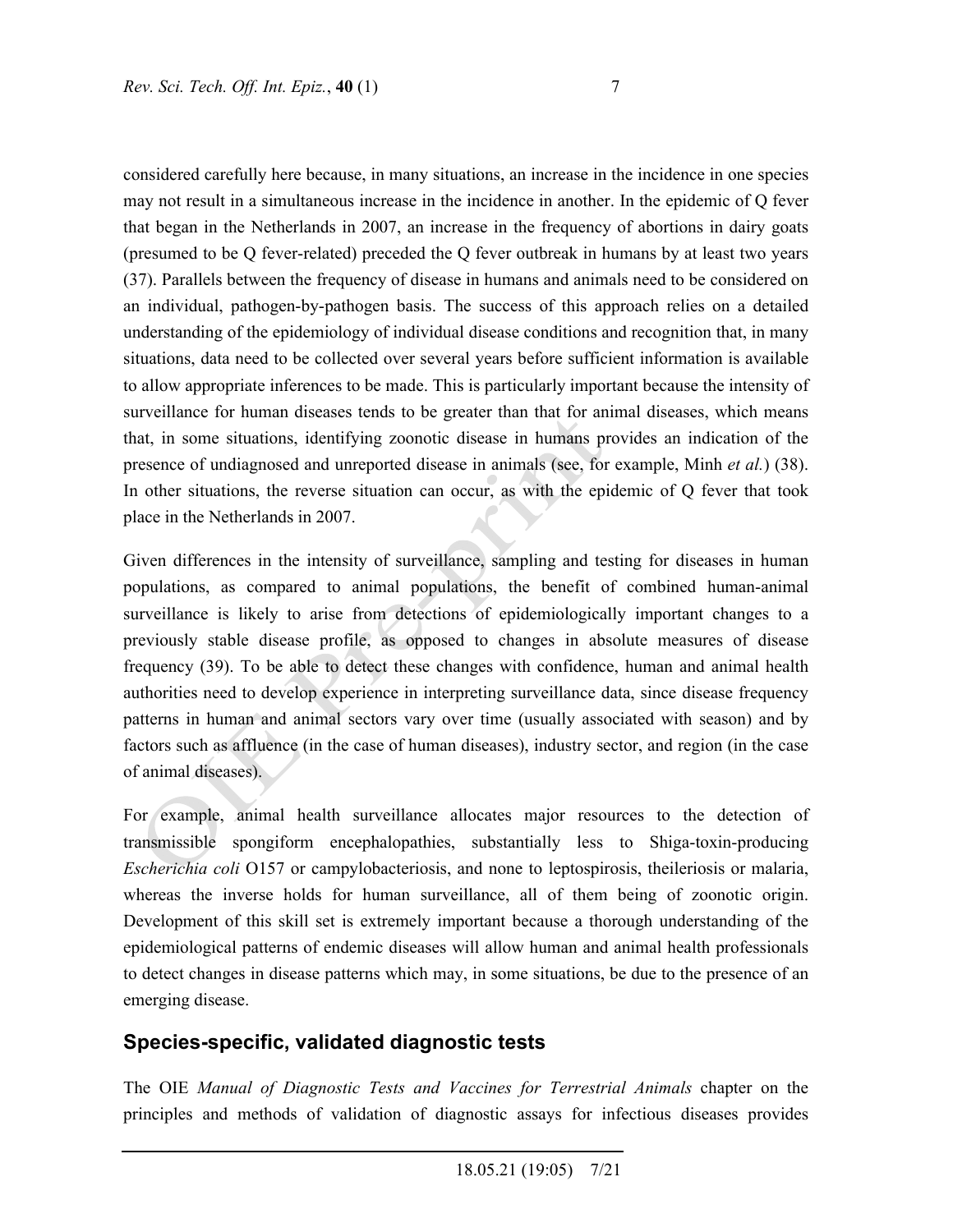recommendations on the design of studies to validate diagnostic test procedures. The key requirement is that all diagnostic assays should be validated for the species in which they will be used (40). For zoonotic diseases, there are three relatively common situations where this condition may not be adhered to. The first is where a diagnostic test has been developed for a primary host species and, on infrequent occasions, spillover occurs to a secondary host species for which a validated diagnostic test does not exist. For example, WHO has established testing protocols for the detection of SARS-CoV-2 in samples from human patients. Animal health laboratories have used these tests to screen for SARS-CoV-2 in a range of animal species, particularly farmed mink (41). For indirect serological diagnosis, a multi-species enzyme-linked immunosorbent assay to detect antibodies against SARS-CoV-2 is available, with a reported diagnostic sensitivity and specificity of 1.00 and 0.98, respectively (42). Because mink can be infected with other coronaviruses (e.g. transmissible gastroenteritis virus and porcine epidemic diarrhoea virus) (43), cross-reactivity is likely to lead to a decrease in diagnostic test specificity, causing false-positive test results, particularly when large numbers of animals are sampled.

The second situation typically arises when wildlife is studied to determine either the prevalence of disease or the prevalence of pathogen exposure. Here, it is common for samples to be assayed using a diagnostic test validated and approved for use in another, usually domestic animal, species. Results are reported as apparent prevalence estimates and inferences made accordingly (see Banazis *et al.* and Cooper *et al.* for examples) (44, 45).

The third situation arises where there are differences in the purpose of testing. Animals are tested to rule in or rule out the presence of specific infectious agents (to make a diagnosis of disease) and to determine if an individual has been exposed to an infectious agent, which might then mean that they are a carrier of infection. In contrast, diagnostic tests in humans are most often used to rule in or rule out the presence of a specific infectious agent in an individual. An example is leptospirosis where, in animals, evidence of exposure is based on either a microscopic agglutination test (MAT), using a relatively low threshold titration (e.g. 1: 50), or by detection of DNA traces in the urine using quantitative PCR (46). Humans with symptoms consistent with leptospirosis would be subject to a MAT using a much higher titration threshold, e.g. eight-fold higher (1: 400) or by repeated testing to establish a two-step, increasing MAT titre (47).

The authors argue that the use of unvalidated diagnostic tests to estimate the prevalence of endemic diseases at the population level is inappropriate and will return biased results, with the direction and magnitude of that bias difficult to predict. For example, if 50 animals are sampled and 25 return a positive result, using a test with a diagnostic sensitivity of 0.85 and a diagnostic specificity of 0.99, the estimated true prevalence will be 0.58 (95% confidence interval [CI], 0.42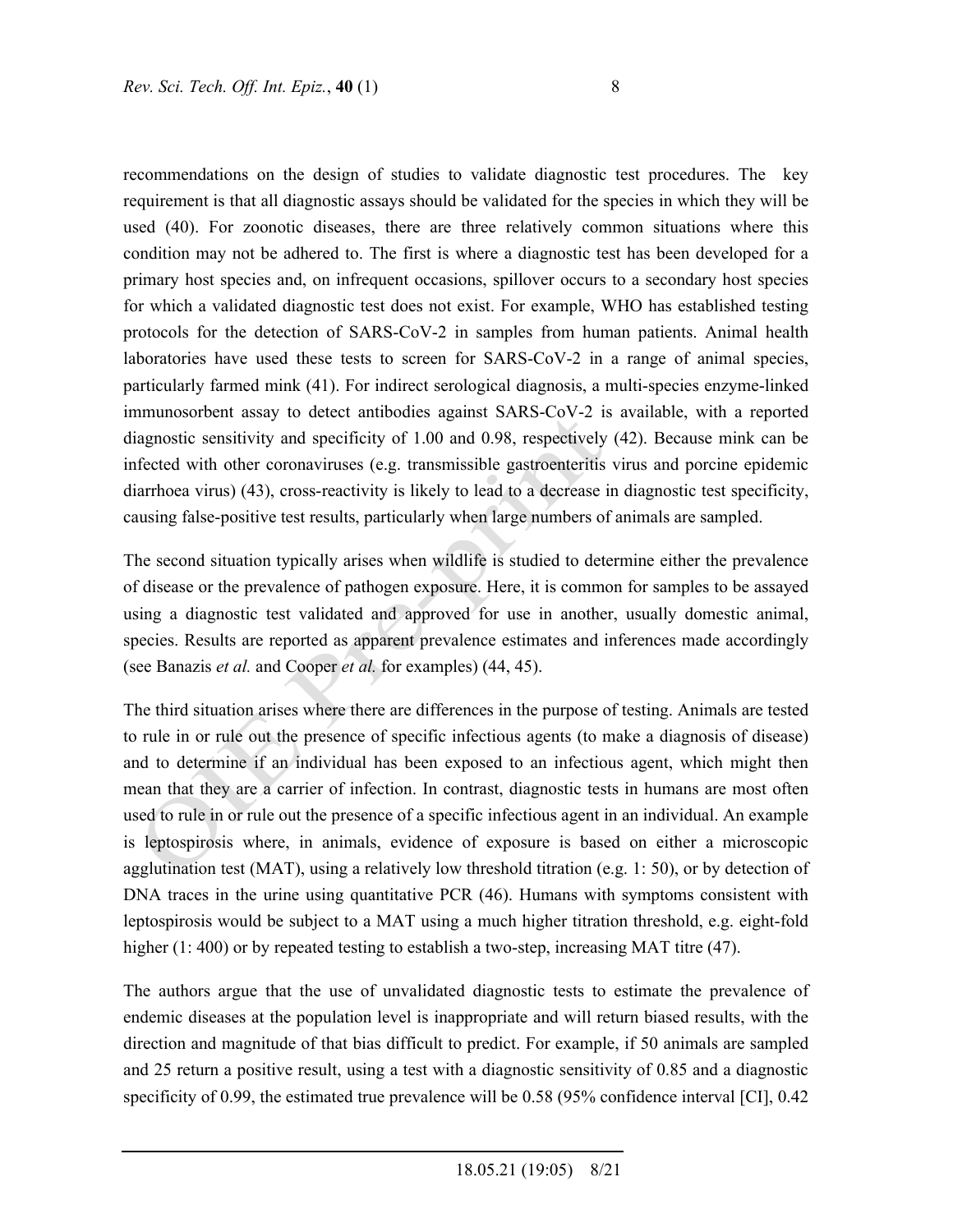to 0.74), based on the Rogan-Gladen estimator (48). If the diagnostic sensitivity of the test was only 0.75 (a 0.10-unit change, which would be typical of the difference in diagnostic sensitivity of tests used across different species), the estimate of true prevalence is 0.66 (95% CI, 0.48 to 0.84) – a substantial difference and a difference likely to, in many situations (but depending on the specific situation), change clinical decision-making. In the emerging infectious disease situation, unvalidated diagnostic tests must, by necessity, be used, particularly in the early stages of an outbreak. Over time, it is essential, however, for validation studies to be carried out since this will provide clarity around, for example, the likely number of false- positive test results that will occur if the test is used for screening, and/or the confidence that a population is free of disease if all of those tested return a negative test result.

### **Conclusions**

Emerging and endemic zoonotic diseases are likely to provide a continued threat to global health in the short- to medium-term future. In light of the evidence and commentary provided in this paper, the authors provide the following recommendations:

- 1. Diagnostic laboratories need sufficient resources for staff to carry out non-routine diagnostic procedures on suspected emerging infectious disease samples, if and when the need arises.
- 2. Instruction on emerging infectious disease epidemiology needs to be included in postgraduate degree programmes in population health. A good knowledge of factors that contributed to recent emerging infectious disease events will provide health professionals with greater awareness of the different mechanisms and circumstances of disease emergence.
- 3. Sharing information on the incidence of zoonotic diseases across the human health and animal health sectors holds some promise as a means for improving how quickly emerging infectious diseases might be detected. For this approach to work, human and animal health authorities must also develop experience in interpreting surveillance data since surveillance intensity will vary markedly by sector. Both the WHO and OIE could play a key role in this, by first identifying specific zoonotic diseases to be used as initial case studies (e.g. rabies), and then showcasing particular countries and time frames where shared surveillance data have resulted in better human and animal health decision-making.

# **Maladies zoonotiques émergentes et endémiques : surveillance et diagnostic**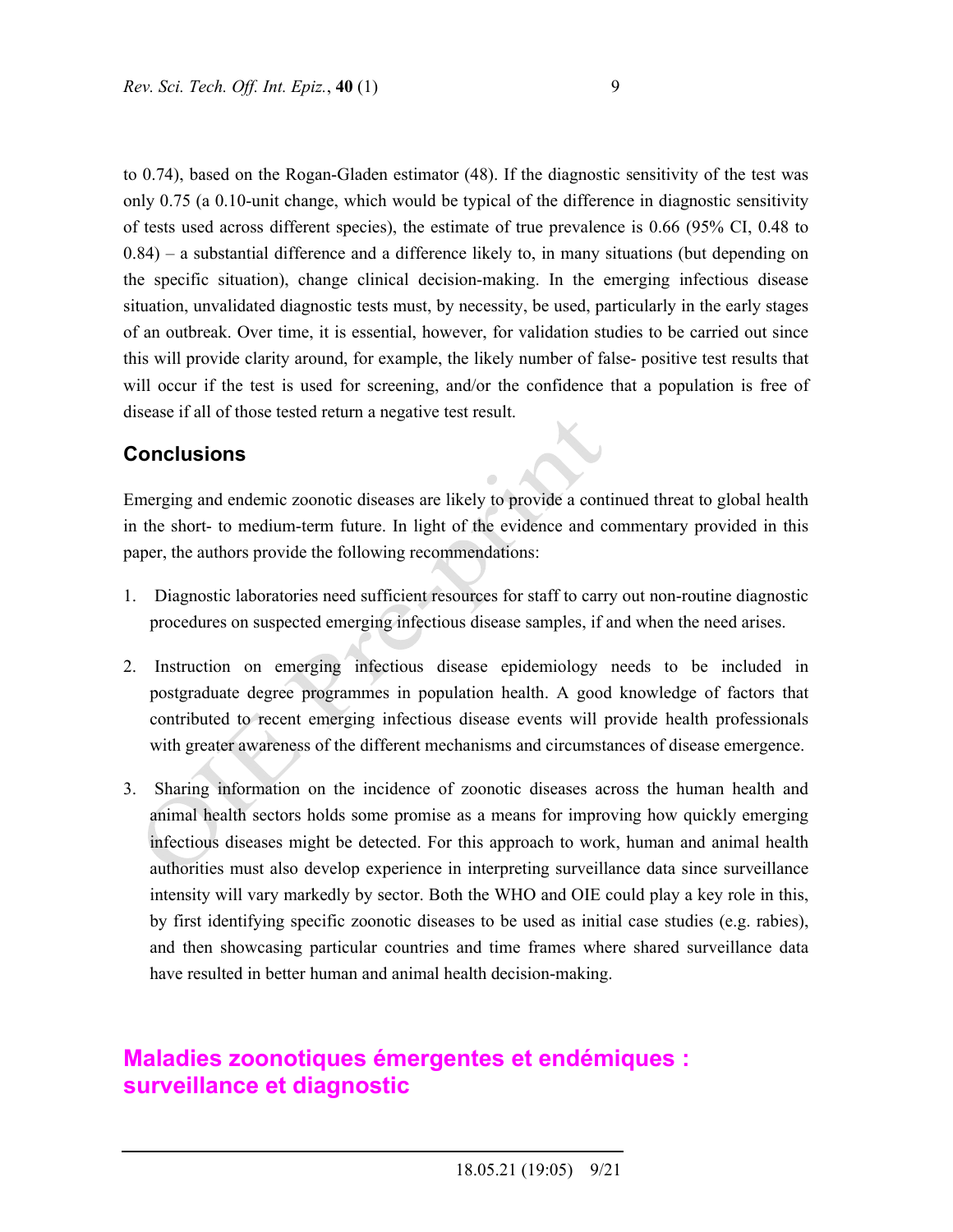#### **Résumé**

Après avoir répertorié les méthodes utilisées pour diagnostiquer les maladies zoonotiques chez l'homme comme chez les animaux, les auteurs définissent les différentes approches diagnostiques suivant les espèces considérées et commentent les avantages qui pourraient découler d'une interprétation simultanée des données par les systèmes de surveillance en santé animale et en santé publique ; il réitèrent ensuite l'importance de recourir à des tests diagnostiques validés et spécifiques de l'espèce considérée dans le cadre de la surveillance et des enquêtes suite à l'apparition d'un foyer.

Les maladies zoonotiques émergentes et endémiques représentent potentiellement une menace continue pour la santé mondiale à court et à moyen terme. Les facteurs favorisant l'émergence des maladies infectieuses sont désormais beaucoup mieux connus grâce aux enseignements tirés de nombreux exemples récents. Le partage des ressources diagnostiques entre les secteurs de la santé humaine et animale, les échanges des données de la surveillance sanitaire réunies par les deux secteurs, le renforcement des compétences en matière d'interprétation des données et la sensibilisation aux problématiques de la validation et de l'interprétation des données générées par les tests de diagnostic sont des conditions préalables à la mise en place d'un système efficace de surveillance des maladies endémiques. Une bonne compréhension des profils épidémiologiques des maladies endémiques permettra aux professionnels de la santé humaine et animale de détecter plus rapidement la présence de menaces émergentes.

#### **Mots-clés**

Maladie infectieuse émergente – Surveillance – Tests diagnostiques – Une seule santé – Zoonoses.

## **Vigilancia y diagnóstico de enfermedades zoonóticas emergentes o endémicas**

M. Stevenson, K. Halpin & C. Heuer

#### **Resumen**

Los autores proceden aquí a: a) relacionar los métodos empleados para diagnosticar enfermedades zoonóticas en personas y animales; b) señalar las diferencias que existen entre los distintos planteamientos de diagnóstico según la especie de que se trate, comentando asimismo las ventajas que podrían derivarse de la interpretación simultánea de los datos de los sistemas de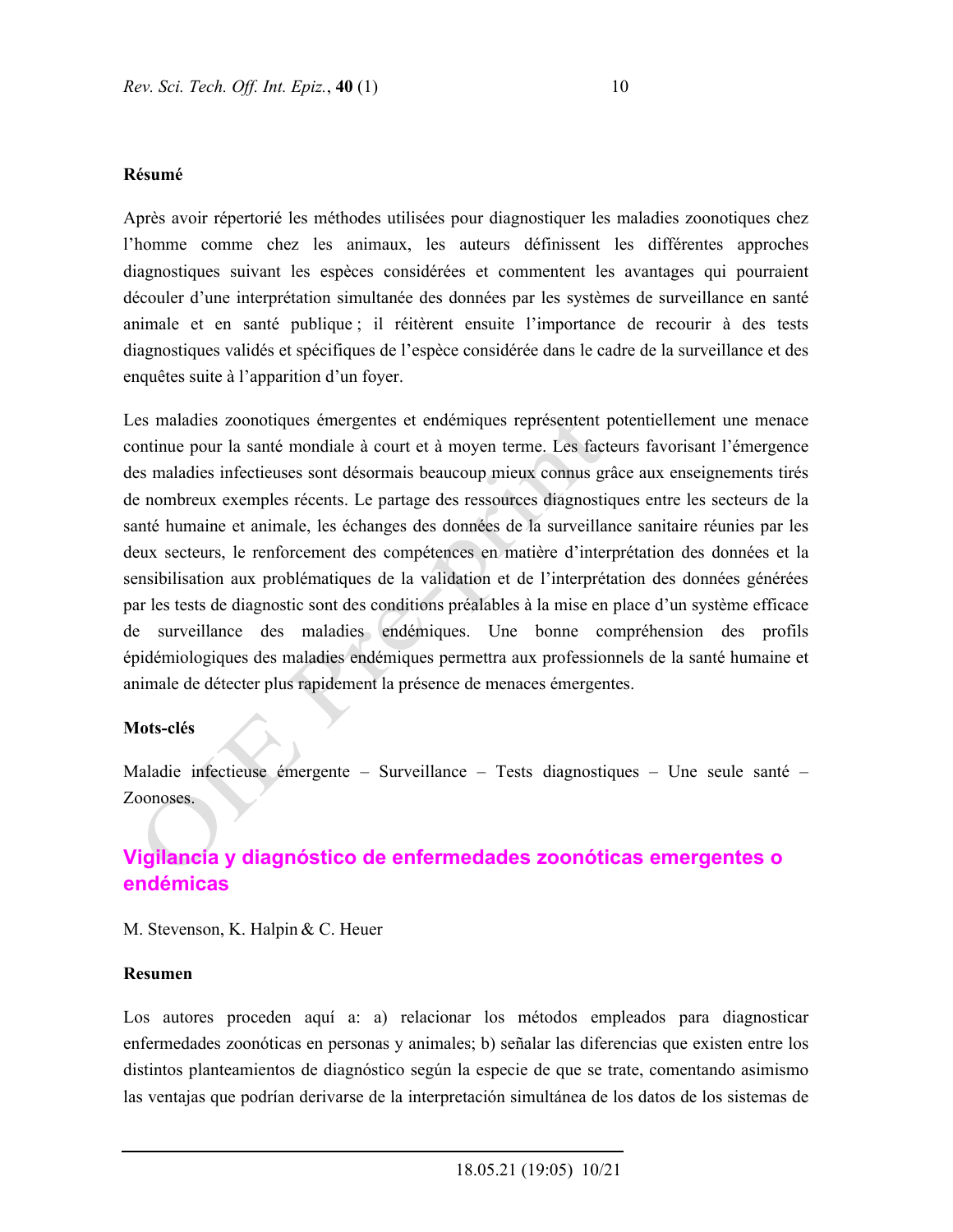vigilancia sanitaria y de los de vigilancia zoosanitaria; y c) reiterar la importancia que reviste el uso de pruebas de diagnóstico no solo validadas, sino también adaptadas específicamente a cada especie, para las labores de vigilancia y estudio de brotes.

Lo más probable es que a corto y medio plazo las enfermedades zoonóticas, ya sean emergentes o endémicas, sigan constituyendo una amenaza para la salud mundial. Gracias a numerosos ejemplos del pasado reciente se ha ido constituyendo un buen conocimiento de los factores que propician la aparición de enfermedades infecciosas. Para disponer de un eficaz sistema de vigilancia de enfermedades endémicas hay una serie de requisitos previos indispensables: utilización compartida de los recursos de diagnóstico entre los sectores de la salud humana y la sanidad animal; intercambio de los datos de vigilancia sanitaria y de vigilancia zoosanitaria; adquisición de competencias para interpretar esos datos; y buen conocimiento de las cuestiones ligadas a la validación de pruebas de diagnóstico y a la interpretación de los datos que arrojan. Si los profesionales de la salud humana y la sanidad animal conocen debidamente los patrones epidemiológicos de las enfermedades endémicas, estarán en condiciones de detectar con más celeridad la presencia de enfermedades emergentes que constituyan una amenaza.

#### **Palabras clave**

Enfermedad infecciosa emergente – Pruebas de diagnóstico – Una sola salud – Vigilancia – Zoonosis.

## **References**

- 1. Porta M., Greenland S. & Last J.M. (2014). A dictionary of epidemiology, 5th Ed. Oxford University Press, London, United Kingdom. Available at: www.academia.dk/BiologiskAntropologi/Epidemiologi/PDF/Dictionary\_of\_Epidemiology\_ 5th Ed.pdf (accessed on 21 April 2021).
- 2. Jones K.E., Patel N.G., Levy M.A., Storeygard A., Balk D., Gittleman J.L. & Daszak P. (2008). – Global trends in emerging infectious diseases. *Nature*, **451** (7181), 990–993. doi:10.1038/nature06536.
- 3. Chua K.B., Goh K.J., Wong K.T., Kamarulzaman A., Tan P.S., Ksiazek T.G., Zaki S.R., Paul G., Lam S.K. & Tan C.T. (1999). – Fatal encephalitis due to Nipah virus among pigfarmers in Malaysia. *Lancet*, **354** (9186), 1257–1259. doi:10.1016/S0140-6736(99)04299-3.
- 4. Li W., Shi Z. […] & Wang L.-F. (2005). Bats are natural reservoirs of SARS-like coronaviruses. *Science*, **310** (5748), 676–679. doi:10.1126/science.1118391.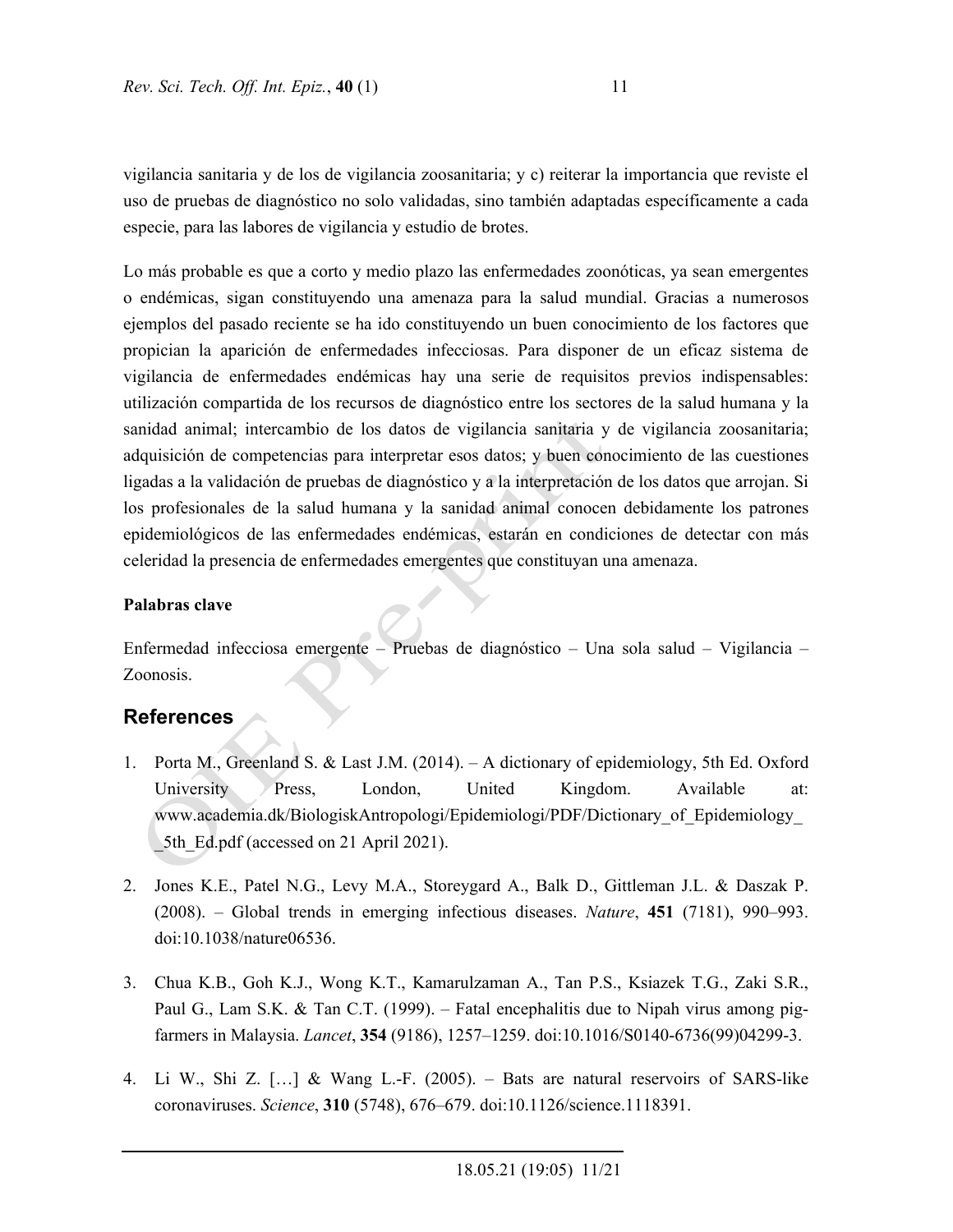- 5. Leroy E.M., Kumulungui B., Pourrut X., Rouquet P., Hassanin A., Yaba P., Délicat A., Paweska J.T., Gonzalez J.-P. & Swanepoel R. (2005). – Fruit bats as reservoirs of Ebola virus. *Nature*, **438** (7068), 575–576. doi:10.1038/438575a.
- 6. Zaki A.M., van Boheemen S., Bestebroer T.M., Osterhaus A.D.M.E. & Fouchier R.A.M. (2012). – Isolation of a novel coronavirus from a man with pneumonia in Saudi Arabia. *N. Engl. J. Med*., **367** (19), 1814–1820. doi:10.1056/NEJMoa1211721.
- 7. Zhou P., Yang X. […] & Shi Z.-L. (2020). A pneumonia outbreak associated with a new coronavirus of probable bat origin. *Nature*, **579** (7798), 270–273. doi:10.1038/s41586-020- 2012-7.
- 8. Bird B.H. & Mazet J.A.K. (2018). Detection of emerging zoonotic pathogens: an integrated One Health approach. *Annu. Rev. Anim. Biosci*., **6**, 121–139. doi:10.1146/annurev-animal-030117-014628.
- 9. Petersen E., Petrosillo N., Koopmans M. & the European Society of Clinical Microbiology and Infectious Diseases (ESCMID) Emerging Infections Task Force Expert Panel (2018). – Emerging infections – an increasingly important topic: review by the Emerging Infections Task Force. *Clin. Microbiol. Infect.*, **24** (4), 369–375. doi:10.1016/j.cmi.2017.10.035.
- 10. Morse S.S., Mazet J.A.K., Woolhouse M., Parrish C.R., Carroll D., Karesh W.B., Zambrana-Torrelio C., Lipkin W.I. & Daszak P. (2012). – Prediction and prevention of the next pandemic zoonosis. *Lancet,* **380** (9857), 1956–1965. doi:10.1016/S0140- 6736(12)61684-5.
- 11. Trifonov V., Khiabanian H. & Rabadan R. (2009). Geographic dependence, surveillance, and origins of the 2009 influenza A (H1N1) virus. *N. Engl. J. Med*., **361** (2), 115–119. doi:10.1056/NEJMp0904572.
- 12. Zumla A., Hui D.S. & Perlman S. (2015). Middle East respiratory syndrome. *Lancet*, **386** (9997), 995–1007. doi:10.1016/S0140-6736(15)60454-8.
- 13. Johnston B.L. & Conly J.M. (2000). West Nile virus where did it come from and where might it go? *Can. J. Infect. Dis*., **11** (4), 175–178. doi:10.1155/2000/856598.
- 14. Peiris J.S.M., de Jong M.D. & Guan Y. (2007). Avian influenza virus (H5N1): a threat to human health. *Clin. Microbiol. Rev.*, **20** (2), 243–267. doi:10.1128/CMR.00037-06.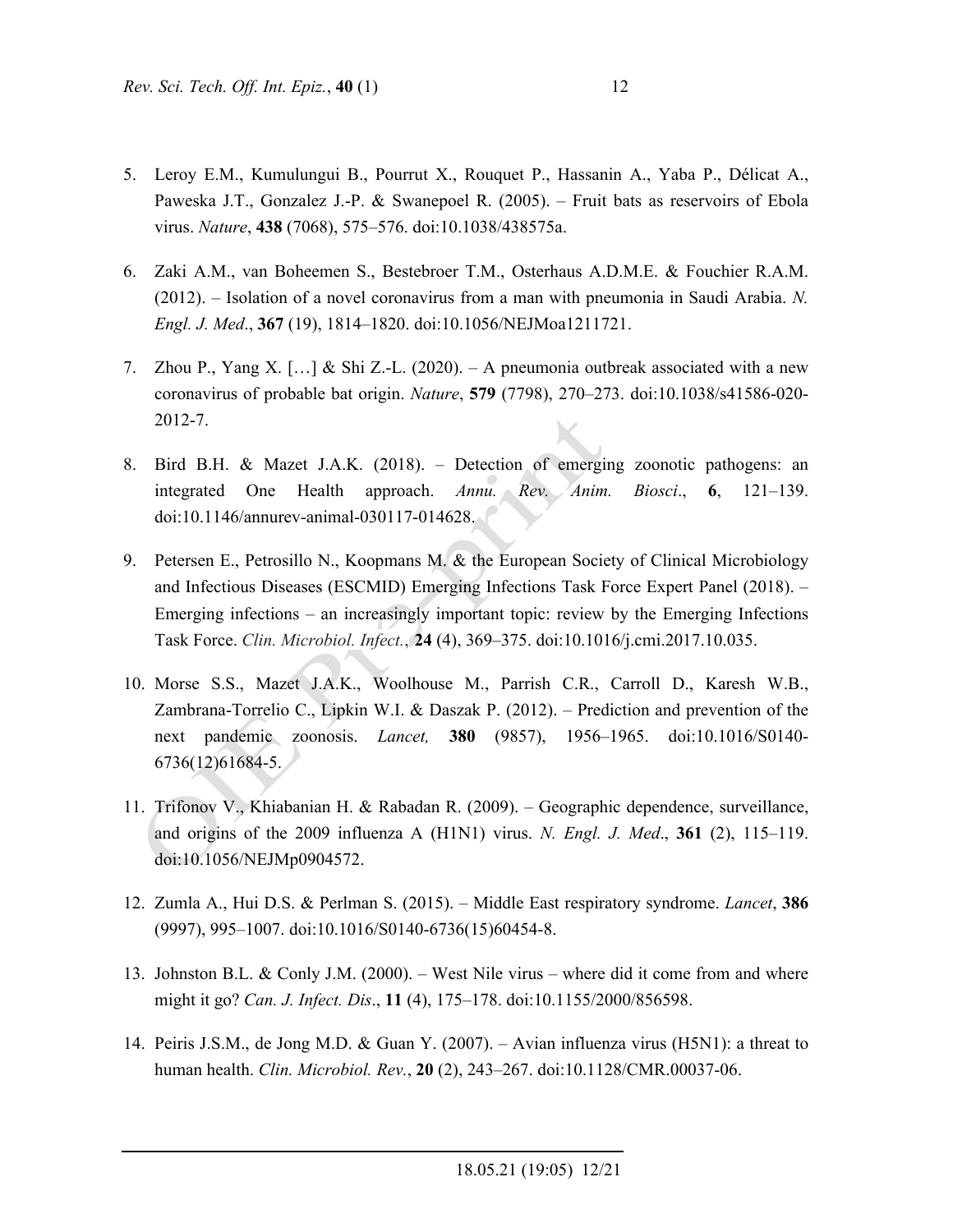- 15. Ang B.S.P., Lim T.C.C. & Wang L. (2018). Nipah virus infection. *J. Clin. Microbiol*., **56** (6), e01875-17. doi:10.1128/JCM.01875-17.
- 16. Paddock C.D. & Telford S.R. (2011). Through a glass, darkly: the global incidence of tickborne diseases. *In* Critical needs and gaps in understanding prevention, amelioration, and resolution of Lyme and other tick-borne diseases: the short-term and long-term outcomes: workshop report. Institute of Medicine (US) Committee on Lyme Disease and Other Tick-Borne Diseases: the state of the science. National Academies Press, Washington, DC, United States of America, 221–266. doi:10.17226/13134.
- 17. Lau C.L., Skelly C., Dohnt M. & Smythe L.D. (2015). The emergence of *Leptospira borgpetersenii* serovar Arborea in Queensland, Australia, 2001 to 2013. *BMC Infect. Dis*., **15**, 230. doi:10.1186/s12879-015-0982-0.
- 18. Yupiana Y., Vallee E., Wilson P., Collins-Emerson J., Weston J., Benschop J. & Heuer C. (2019). – Emerging *Leptospira* strain poses public health risk for dairy farmers in New Zealand. *Prev. Vet. Med.*, **170**, 104727. doi:10.1016/j.prevetmed.2019.104727.
- 19. Wilesmith J.W., Wells G.A., Cranwell M.P. & Ryan J.B. (1988). Bovine spongiform encephalopathy: epidemiological studies. *Vet. Rec*., **123** (25), 638–644. Available at: https://pubmed.ncbi.nlm.nih.gov/3218047/ (accessed on 21 April 2021).
- 20. Bruce M.E., Will R.G. […] & Bostock C.J. (1997). Transmissions to mice indicate that 'new variant' CJD is caused by the BSE agent. *Nature*, **389** (6650), 498–501. doi:10.1038/39057.
- 21. Will R.G., Ironside J.W., Zeidler M., Cousens S.N., Estibeiro K., Alperovitch A., Poser S., Pocchiari M., Hofman A. & Smith P.G. (1996). – A new variant of Creutzfeld-Jacob disease in the UK. *Lancet*, **347** (9006), 921–925. doi:10.1016/s0140-6736(96)91412-9.
- 22. Rosling H., Rosling O. & Rönnlund A.R. (2018). Factfulness. Flatiron Books, New York, United States of America.
- 23. Arthur R.F., Gurley E.S., Salje H., Bloomfield L.S.P. & Jones J.H. (2017). Contact structure, mobility, environmental impact and behaviour: the importance of social forces to infectious disease dynamics and disease ecology. *Proc. Roy. Soc. Lond., B, Biol. Sci.*, **372** (1719), 20160454. doi:10.1098/rstb.2016.0454.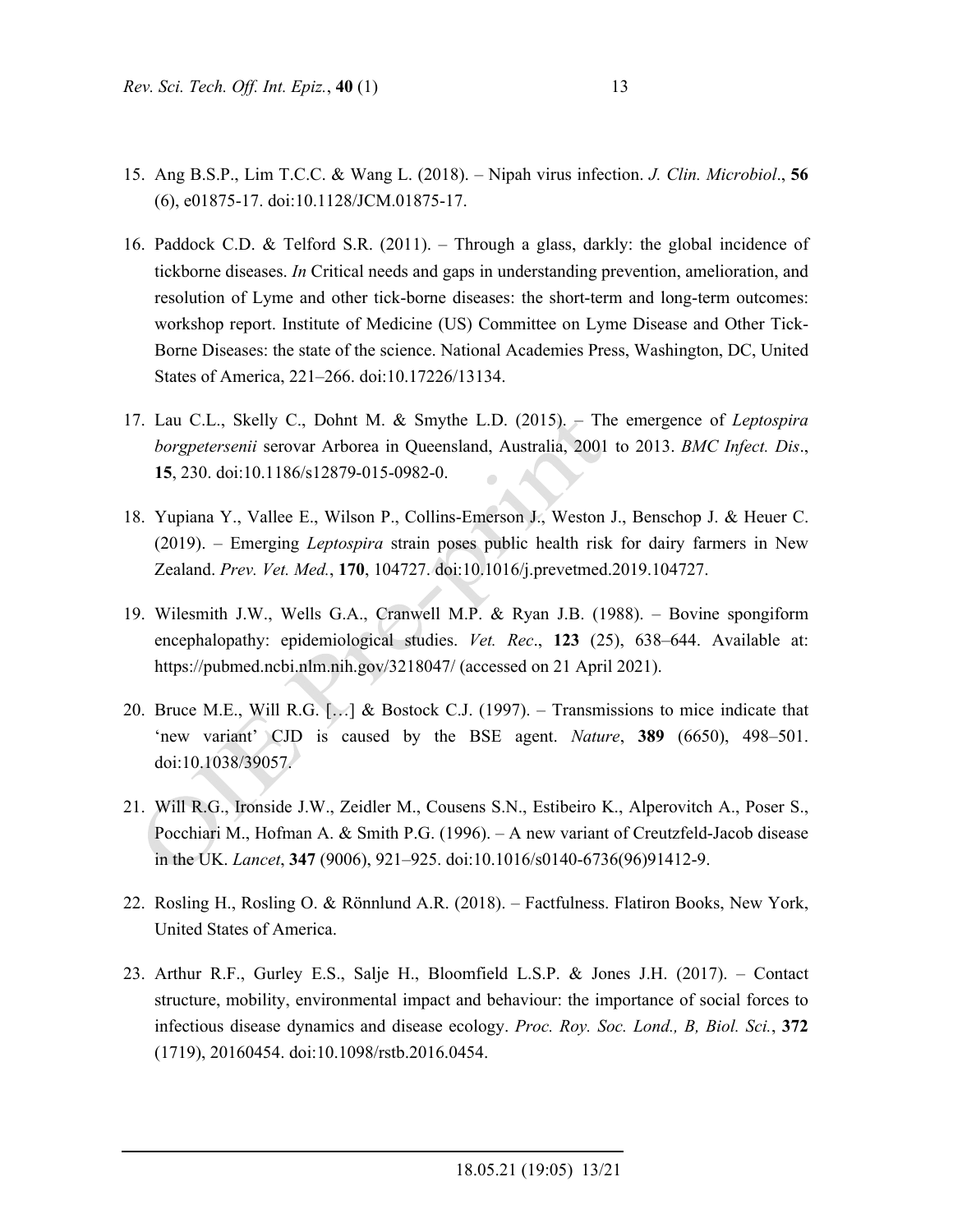- 24. Hassell J.M., Begon M., Ward M.J. & Fèvre E.M. (2017). Urbanization and disease emergence: dynamics at the wildlife–livestock–human interface. *Trends Ecol. Evol*., **32** (1), 55–67. doi:10.1016/j.tree.2016.09.012.
- 25. Rogalski M.A., Gowler C.D., Shaw C.L., Hufbauer R.A. & Duffy M.A. (2017). Human drivers of ecological and evolutionary dynamics in emerging and disappearing infectious disease systems. *Proc. Roy. Soc. Lond., B, Biol. Sci.*, **372** (1712), 20160043. doi:10.1098/rstb.2016.0043.
- 26. Wolfe N.D., Daszak P., Kilpatrick A.M. & Burke D.S. (2005). Bushmeat hunting, deforestation, and prediction of zoonoses emergence. *Emerg. Infect. Dis*., **11** (12), 1822– 1827. doi:10.3201/eid1112.040789.
- 27. Burki T. (2019). Vaccine misinformation and social media. *Lancet Digit. Hlth*, **1** (6), e258–e259. doi:10.1016/S2589-7500(19)30136-0.
- 28. Akil L. & Ahmad H.A. (2016). The recent outbreaks and reemergence of poliovirus in war and conflict-affected areas. *Int. J. Infect. Dis*., **49**, 40–46. doi:10.1016/j.ijid.2016.05.025.
- 29. Fine P., Eames K. & Heymann D.L. (2011). "Herd immunity": a rough guide. *Clin. Infect. Dis*., **52** (7), 911–916. doi:10.1093/cid/cir007.
- 30. Hussain A., Ali S., Ahmed M. & Hussain S. (2018). The anti-vaccination movement: a regression in modern medicine. *Cureus*, **10** (7), e2919. doi:10.7759/cureus.2919.
- 31. Michel A.L., van Heerden H., Prasse D., Rutten V., Al Dahouk S. & Crossley B.M. (2021). – Pathogen detection and disease diagnosis in wildlife: challenges and opportunities. *In* Diagnostic test validation science: a key element for effective detection and control of infectious animal diseases (A.A. Gardner & A. Colling, eds). *Rev. Sci. Tech. Off. Int. Epiz*., **40** (1), XX–YY. doi:10.20506/rst.40.1.XXXX.
- 32. Marmion B. (2009). A guide to Q fever and Q fever vaccination. CSL Biotherapies, Parkville, Melbourne, Australia. Available at: www.amieuqld.asn.au/wpcontent/uploads/2013/12/Q\_Fever\_booklet.pdf (accessed on 21 April 2021).
- 33. Mackenzie J.S. & Jeggo M. (2019). The One Health approach why is it so important? *Trop. Med. Infect. Dis*., **4** (2), 88. doi:10.3390/tropicalmed4020088.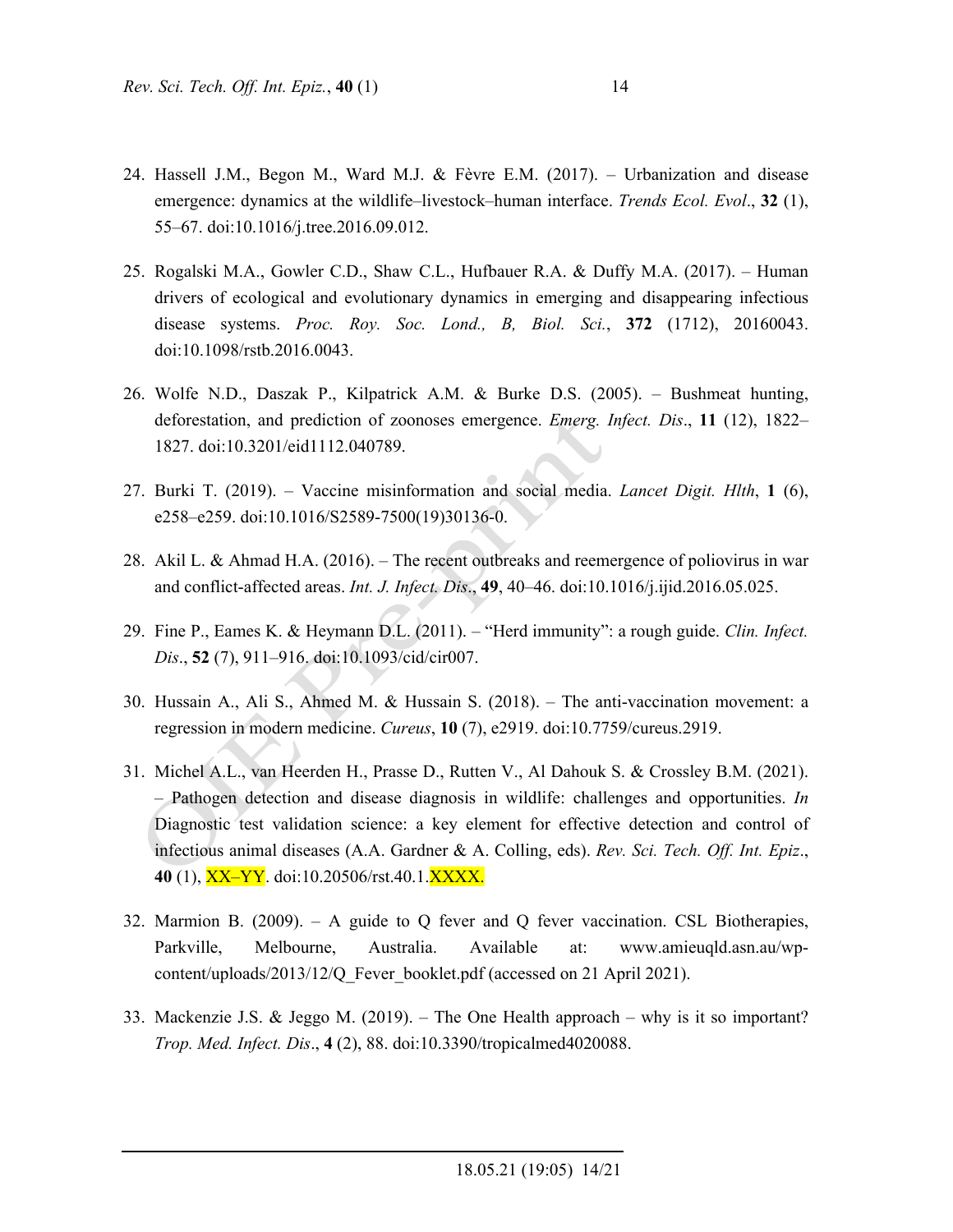- 34. World Bank (2012). Effectiveness gains from One Health. *In* People, pathogens and our planet, Vol. 2: the economics of One Health. World Bank, Washington, DC, United States of America, 27–29.
- 35. Food and Agriculture Organization of the United Nations (FAO), World Organisation for Animal Health (OIE) & World Health Organization (WHO) (2019). – Taking a multisectoral, One Health approach: a Tripartite guide to addressing zoonotic disease in countries. WHO, Geneva, Switzerland. Available at: www.who.int/publications/i/item/taking-a-multisectoral-one-health-approach-a-tripartiteguide-to-addressing-zoonotic-diseases-in-countries (accessed on 21 April 2021).
- 36. Cima G. (2020). Animal health laboratories aid testing for COVID-19 in people. *JAVMA News*, 1 June. Available at: www.avma.org/javma-news/2020-06-01/animal-healthlaboratories-aid-testing-covid-19-people (accessed on 21 April 2021).
- 37. Roest H.I.J., Tilburg J.J.H.C., van der Hoek W., Vellema P., van Zijderveld F.G., Klaassen C.H.W. & Raoult D. (2011). – The Q fever epidemic in the Netherlands: history, onset, response and reflection. *Epidemiol. Infect*., **139** (1), 1–12. doi:10.1017/S0950268810002268.
- 38. Minh P., Schauer B., Stevenson M., Jones G., Morris R.S. & Noble A. (2009). Association between human cases and poultry outbreaks of highly pathogenic avian influenza in Vietnam from 2003 to 2007: a nationwide study. *Transbound. Emerg. Dis*., **56** (8), 311–320. doi:10.1111/j.1865-1682.2009.01086.x.
- 39. Stevenson M.A., Sanson R.L., Miranda A.O., Lawrence K.A. & Morris R.S. (2007). Decision support systems for monitoring and maintaining health in food animal populations. *N.Z. Vet. J*., **55** (6), 264–272. doi:10.1080/00480169.2007.36780.
- 40. World Organisation for Animal Health (OIE) (2019). Principles and methods of validation of diagnostic assays for infectious diseases. Chapter 1.1.6. *In* Manual of Diagnostic Tests and Vaccines for Terrestrial Animals. OIE, Paris, France. Available at: www.oie.int/standard-setting/terrestrial-manual/access-online/ (accessed on 21 April 2021).
- 41. European Food Safety Authority, European Centre for Disease Prevention and Control […] & Mirinaviciute G. (2021). – Monitoring of SARS-CoV-2 infection in mustelids. *EFSA J*., **19** (3), e06459. doi:10.2903/j.efsa.2021.6459.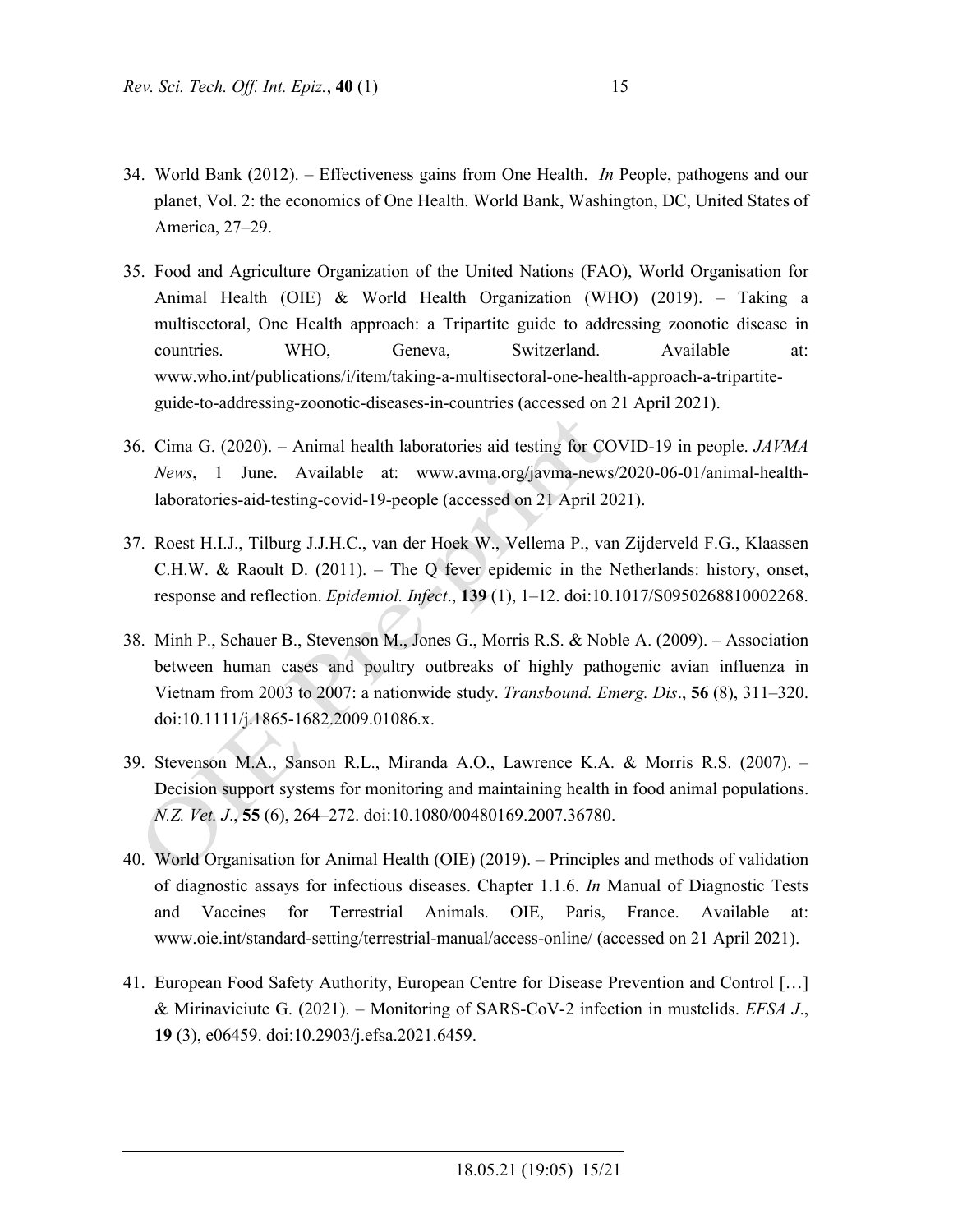- 42. Wernike K., Aebischer A. […] & Beer M. (2020). Multi-species ELISA for the detection of antibodies against SARS-CoV-2 in animals. *Transbound. Emerg. Dis.*, 10.1111/tbed.13926. doi:10.1111/tbed.13926.
- 43. Have P., Moving V., Svansson V., Uttenthal A. & Bloch B. (1992). Coronavirus infection in mink (*Mustela vison*). Serological evidence of infection with a coronavirus related to transmissible gastroenteritis virus and porcine epidemic diarrhea virus. *Vet. Microbiol*., **31** (1), 1–10. doi:10.1016/0378-1135(92)90135-g.
- 44. Banazis M.J., Bestall A.S., Reid S.A. & Fenwick S.G. (2010). A survey of Western Australian sheep, cattle and kangaroos to determine the prevalence of *Coxiella burnetii*. *Vet. Microbiol*., **143** (2–4), 337–345. doi:10.1016/j.vetmic.2009.12.002.
- 45. Cooper A., Barnes T., Potter A., Ketheesan N. & Govan B. (2012). Determination of *Coxiella burnetii* seroprevalence in macropods in Australia. *Vet. Microbiol*., **155** (2–4), 317– 323. doi:10.1016/j.vetmic.2011.08.023.
- 46. Blackmore D.K., Bahaman A.R. & Marshall R.B. (1982). The epidemiological interpretation of serological responses to leptospiral serovars in sheep. *N.Z. Vet. J*., **30** (4), 38–42. doi:10.1080/00480169.1982.34873.
- 47. World Organisation for Animal Health (OIE) (2019). –Leptospirosis. Chapter 3.1.12. *In* Manual of Diagnostic Tests and Vaccines for Terrestrial Animals. OIE, Paris, France. Available at: www.oie.int/standard-setting/terrestrial-manual/access-online/ (accessed on 21 April 2021).
- 48. Rogan W.J. & Gladen B. (1978). Estimating prevalence from results of a screening test. *Am. J. Epidemiol*., **107** (1), 71–76. doi:10.1093/oxfordjournals.aje.a112510.

 $\frac{1}{2}$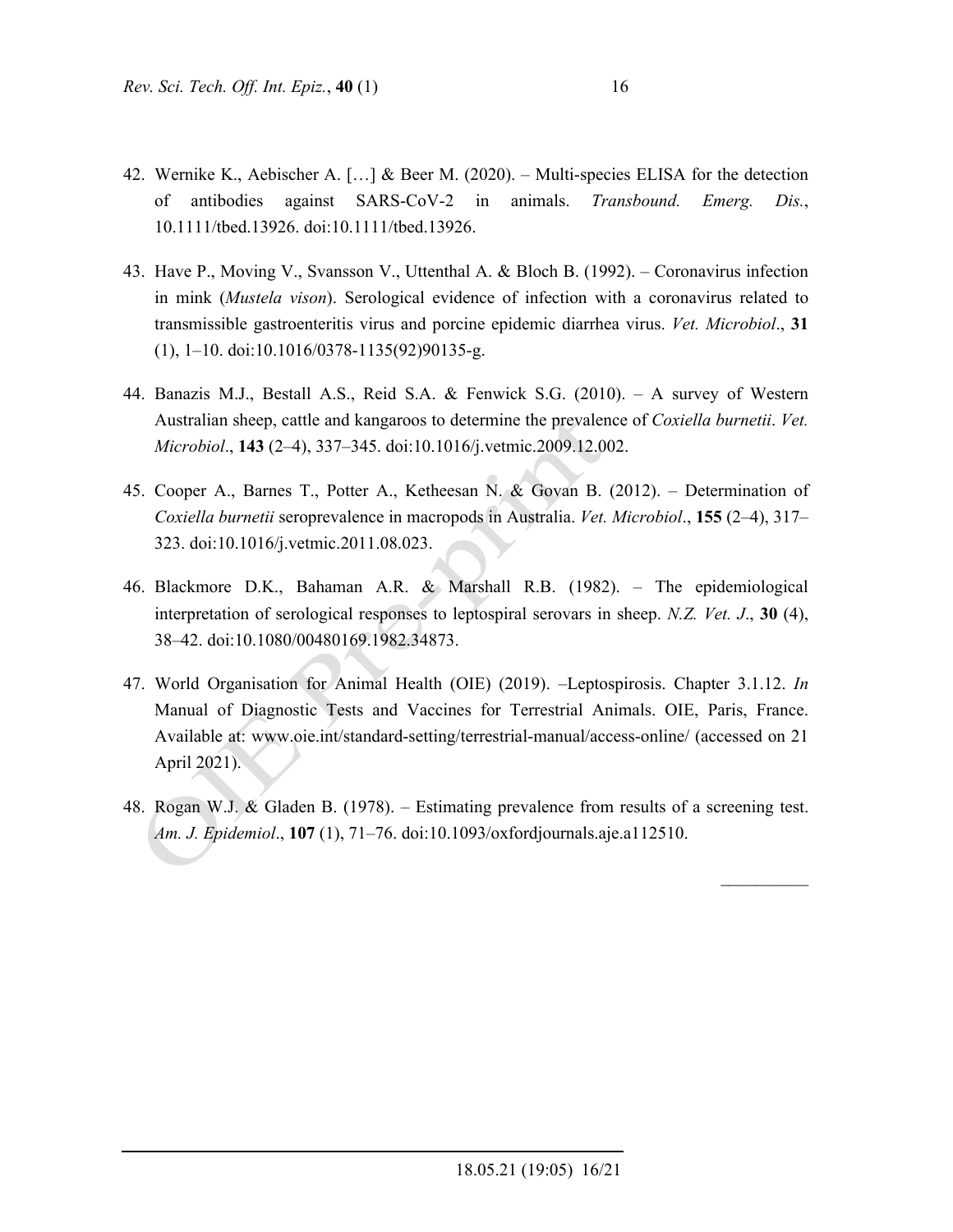## **Table I**

## **Examples of zoonotic disease, by pathogen type**

| Pathogen type | <b>Diseases</b>                                                                                                                                                                                                                                                                                                                                                                                                                      |
|---------------|--------------------------------------------------------------------------------------------------------------------------------------------------------------------------------------------------------------------------------------------------------------------------------------------------------------------------------------------------------------------------------------------------------------------------------------|
| Bacterial     | Anthrax, bovine tuberculosis, brucellosis (multiple species), campylobacterios<br>malaria, plague (Yersinia pestis), psittacosis, Q fever, salmonellosis, Lyme di<br>fever, Shiga-toxin-producing Escherichia coli, tularemia                                                                                                                                                                                                        |
| Fungal        | Blastomycosis, coccidioidomycosis, histoplasmosis                                                                                                                                                                                                                                                                                                                                                                                    |
| Viral         | Ebola haemorrhagic fever, Eastern equine encephalomyelitis, hantavirus puli<br>encephalitis, highly pathogenic avian influenza, Nipah virus infection, Hendra<br>caused by influenza A viruses, Marburg virus disease, rabies, Venezuelan ec<br>Nile virus infection, Western equine encephalomyelitis, Crimean-Congo haer<br>monkeypox, Rift Valley fever, St Louis encephalitis, Middle East respiratory s<br>respiratory syndrome |
| Parasitic     | Cryptococcosis, ehrlichiosis, leishmaniosis, trichinellosis, taeniosis, echinoco                                                                                                                                                                                                                                                                                                                                                     |
| Prion         | Bovine spongiform encephalopathy (including variant Creutzfeldt-Jacob disea                                                                                                                                                                                                                                                                                                                                                          |
|               |                                                                                                                                                                                                                                                                                                                                                                                                                                      |

ERE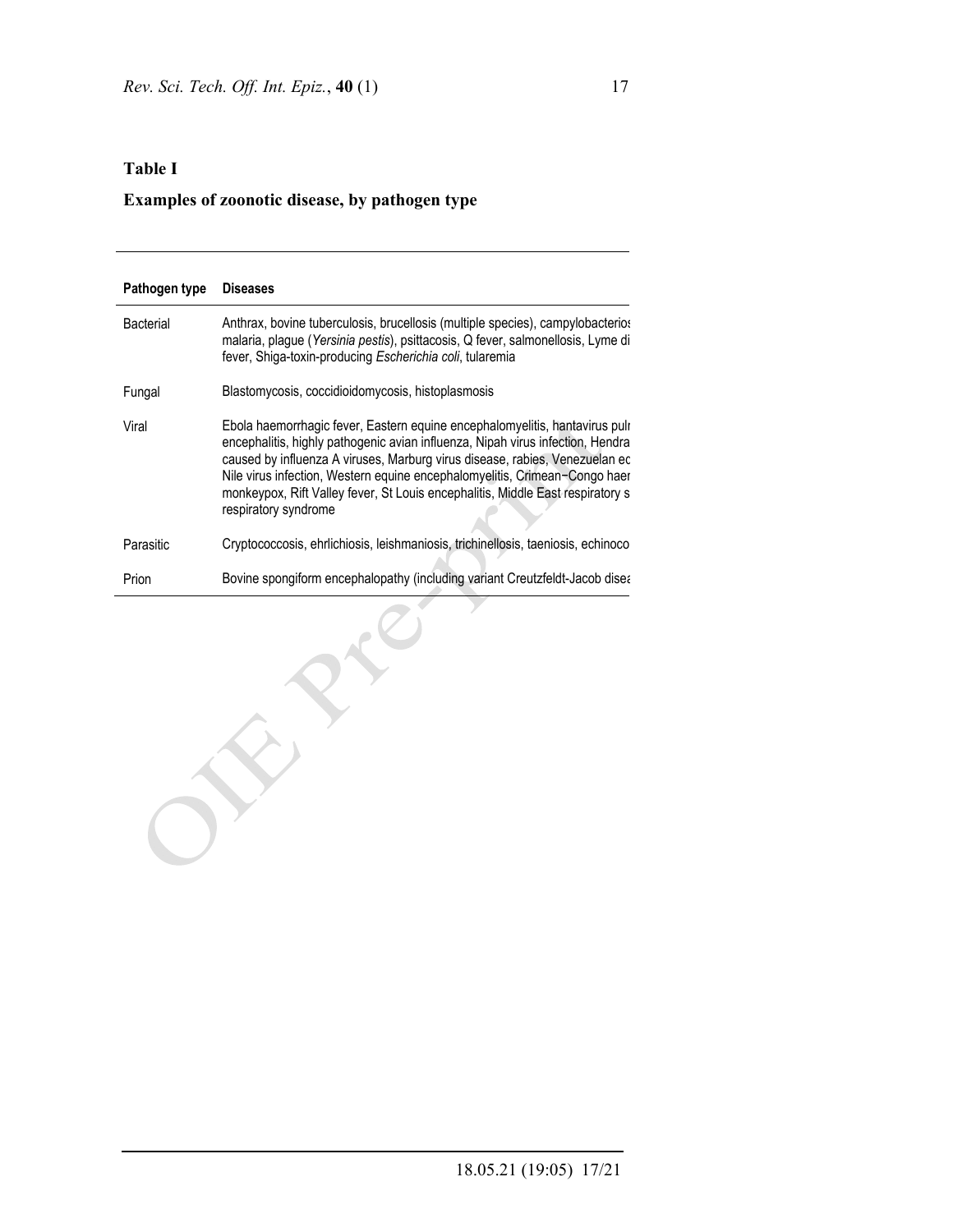## **Table II**

## **Examples of agent identification and immune response detection methods for a selection of zoonotic diseases in humans and animals**

| <b>Condition</b>   | <b>Humans</b>                                                                      |                                                                              | <b>Animals</b>                                                                                                                           |                                                                       |
|--------------------|------------------------------------------------------------------------------------|------------------------------------------------------------------------------|------------------------------------------------------------------------------------------------------------------------------------------|-----------------------------------------------------------------------|
|                    | <b>Agent identification</b>                                                        | Detection of immune re: Agent identification                                 |                                                                                                                                          | Detection of immune                                                   |
| Anthrax            | (gastrointestinal anthra blot<br>Blood culture, PCR on<br>in case of a non-interp  |                                                                              | Swabs from skin lesior Electrophoretic immunotr Light microscopy examinat ELISA<br>or fresh tissue; PCR on wh<br>available for field use |                                                                       |
|                    | Bovine tuberculo: Culture of sputum Cult<br>Culture followed by mc<br>MALDI-TOF-MS |                                                                              | Tuberculin skin test<br>PCR and culture of affecte                                                                                       | Gamma interferon relea<br>mediated immune resp<br>Mycobacterium bovis |
| <b>Brucellosis</b> | <b>Blood culture</b><br>PCR on whole blood. I<br>culture required for ant          | Serum IgM often present Staining, culture, PCR<br>nature of infection. ELISA |                                                                                                                                          | STAT, SPAT, BPAT, R<br>competitive ELISA                              |
| Echinococcosis     | for acid-fast protoscole<br>cannot rule out presen                                 |                                                                              | Aspirated fluid from su Indirect haemagglutination Identification of adult worm IgM murine MAb<br>Identification of proglottids          |                                                                       |
| Leishmaniosis      | Amastigotes observed                                                               | indirect immunofluorescer<br>immunoelectrophoresis E                         | Cytology on skin scrap Gel diffusion, CFT, indire: PCR on affected tissue or                                                             | Indirect immunofluores<br>agglutination assays                        |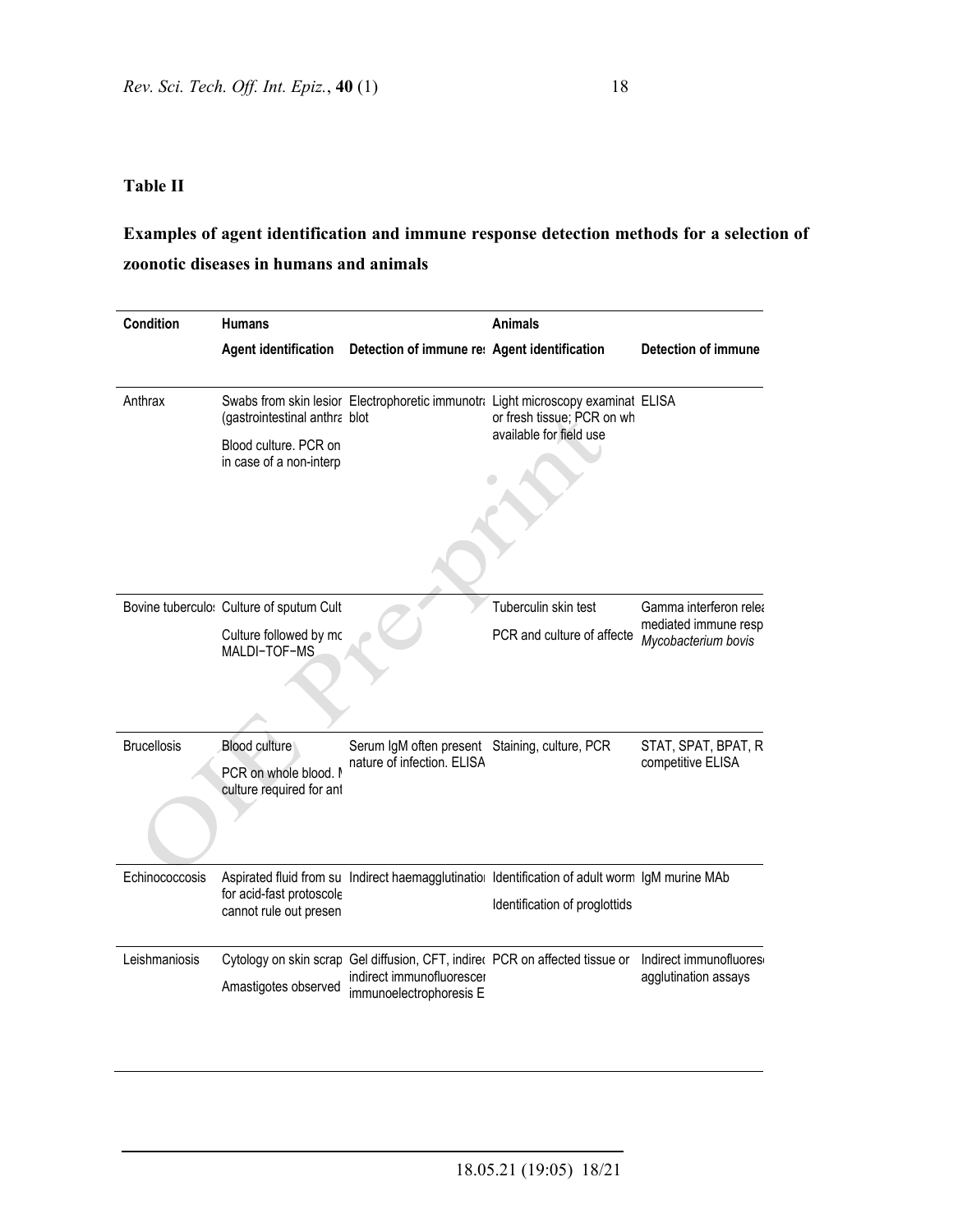| Rabies  | nuchal skin with hair fo<br>saliva, cerebrospinal fl                    |                                                                                                                                                                                                                                 | Live patient: direct fluo Direct fluorescent antibod Immunofluorescence test o Direct fluorescent antib<br>brainstem, hippocampus, t<br>oblongata |                          |
|---------|-------------------------------------------------------------------------|---------------------------------------------------------------------------------------------------------------------------------------------------------------------------------------------------------------------------------|---------------------------------------------------------------------------------------------------------------------------------------------------|--------------------------|
|         | Deceased patient: imm<br>smear; PCR and IHC o<br>thalamus, cerebellum o |                                                                                                                                                                                                                                 |                                                                                                                                                   |                          |
|         |                                                                         |                                                                                                                                                                                                                                 |                                                                                                                                                   |                          |
|         |                                                                         |                                                                                                                                                                                                                                 |                                                                                                                                                   |                          |
|         |                                                                         |                                                                                                                                                                                                                                 |                                                                                                                                                   |                          |
|         |                                                                         |                                                                                                                                                                                                                                 |                                                                                                                                                   |                          |
|         | cysts in muscle or cere cerebrospinal fluid                             |                                                                                                                                                                                                                                 | Taenia solium, Tt Microscopic detection Detection of T. solium-spt Post mortem inspection of ELISA                                                |                          |
|         | Detection of T. solium-<br>and muscle or cerebra                        |                                                                                                                                                                                                                                 |                                                                                                                                                   |                          |
|         | Nested PCR, multiplex<br>PCR for simultaneous<br>solium and T. saginata |                                                                                                                                                                                                                                 |                                                                                                                                                   |                          |
| Q fever |                                                                         |                                                                                                                                                                                                                                 | PCR on whole blood in Phase 1 lgA by IFA. In un PCR whole blood or vagin: Phase 1 and phase 2 lg                                                  |                          |
|         | A single, high-phase 2<br>with a compatible clinic<br>infection         | fever serology at six mont<br>progression to chronic dis<br>high phase 1 lgG and lgA<br>not fall over time, and ma<br>treatment has begun, afte<br>fall slowly over many mor<br>serological pattern that cc<br>fatigue syndrome |                                                                                                                                                   | serology and titres, pre |
|         |                                                                         |                                                                                                                                                                                                                                 |                                                                                                                                                   |                          |

BPAT: buffered antigen plate agglutination test

CFT: complement fixation test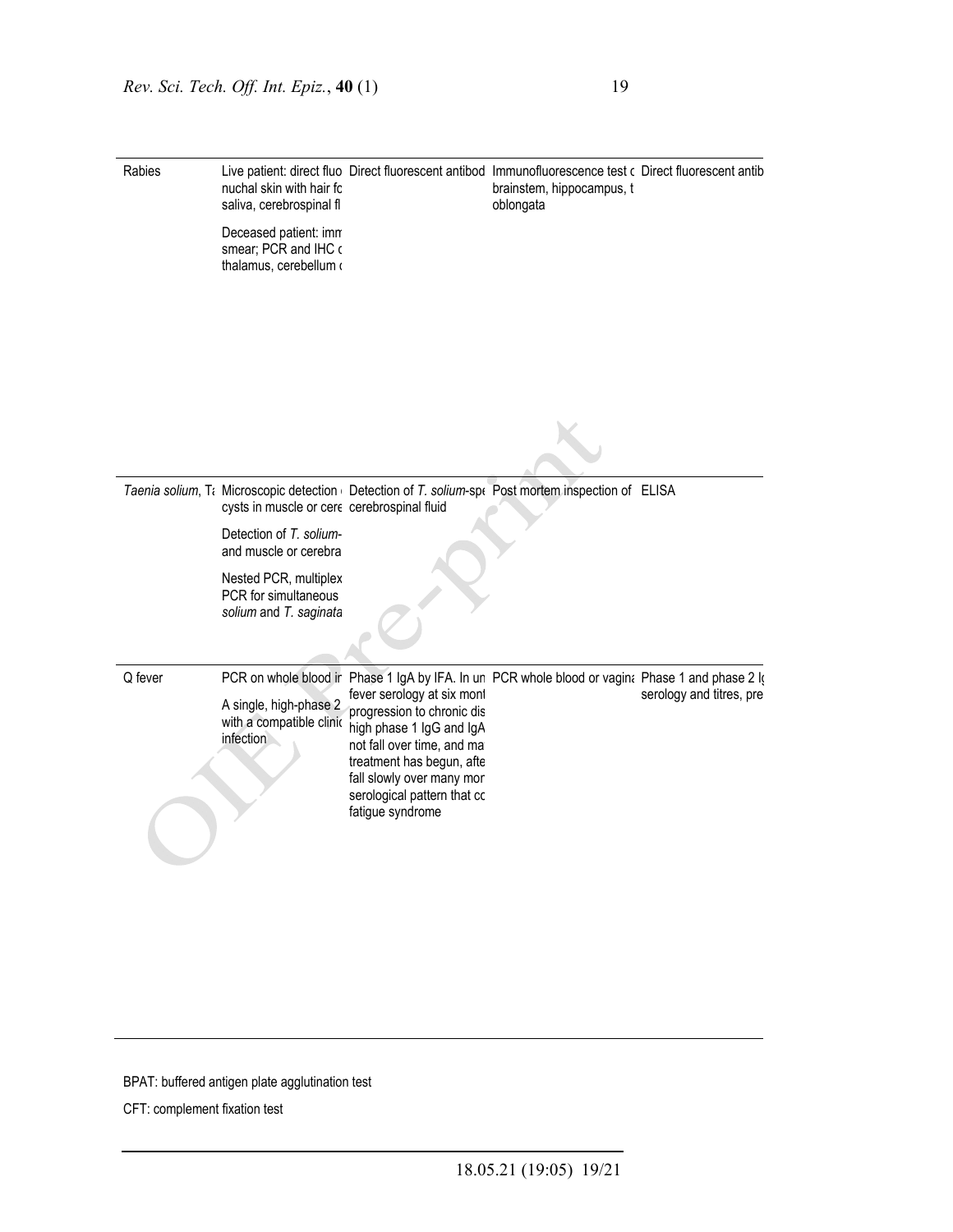- dFA: direct fluorescent antibody test
- EITB: electrophoretic immunotransblots
- ELISA: enzyme-linked immunosorbent assay
- ICT: immunochromatographic test
- IFA: immunofluorescence assay
- IgA: immunoglobulin A
- IgG: immunoglobulin G
- IgM: immunoglobulin M
- IHC: immunohistochemistry
- MAb: monoclonal antibody
- MALDI−TOF−MS: mass spectrometry, matrix-assisted laser desorption/ionisation time-of-flight mass spectrometry
- PCR: polymerase chain reaction
- RBPT: Rose Bengal plate test
- SPAT: serum plate agglutination test<br>STAT: short turnaround testing<br>And the string of the string of the string of the string of the string of the string of the string of the string of the string of the string of the string
- STAT: short turnaround testing